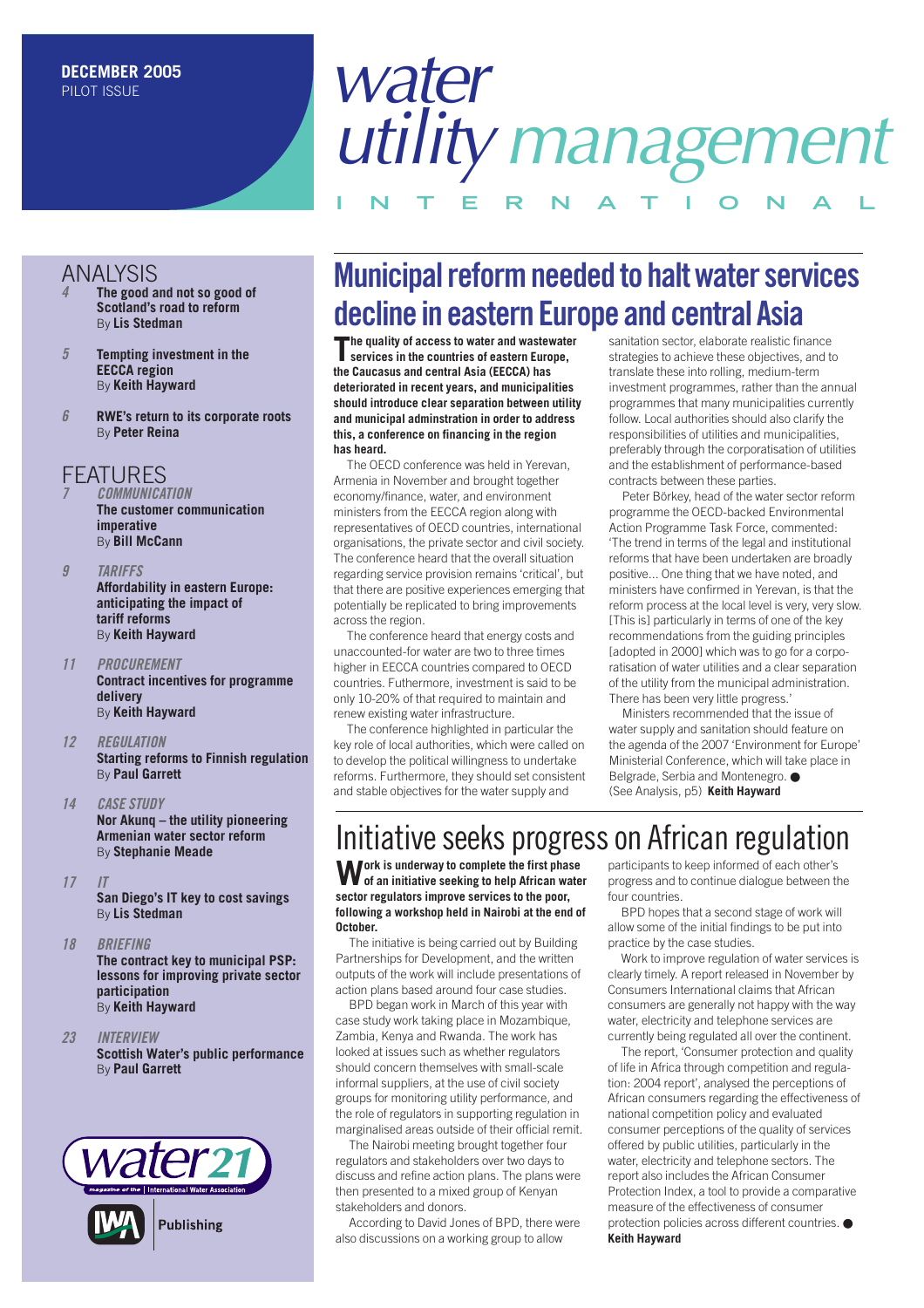



#### EDITORIAL

**Editor / Associate Publisher** Keith Hayward khayward@iwap.co.uk

**Publishing Assistant** Oisin Sa osands@iwap.co.uk

**Water Utility Management International is a new publication focusing on the needs and interests of senior water utility managers. The aim of this publication is to provide those heading water and wastewater utilities with an international reference point on the strategic issues affecting their organisations. Water Utility Management International will also be of value to consultants and others following developments in this area.**

**Presented in a newsletter format, Water Utility Management International will contain news, interviews, and in-depth briefings on topical issues. Other articles will take an executive briefing approach or be based on landmark case studies. Regular themes for articles will include**<br>financing, investment, regulation and **financing, investment, regulation and personnel matters. There will also be a central theme of achieving efficiency in water utilities, encompassing topics such as benchmarking, billing, tariffs, IT and service standards.**

**For more information, visit:**

**www.iwapublishing.com/ template.cfm?name=iwapwumi**

#### PUBLISHING

**Publisher** Michael Dunn

Water Utility Management International is published four times a year (March, June, September, December) by IWA Publishing. Statements made do not represent the views of the International Water Association or its Governing Board.

#### **IWA Publishing Alliance House, 12, Caxton Street, London SW1H 0QS, UK**

Tel: +44 (0)20 7654 5500 Fax: +44 (0)20 7654 5555 Email: publications@iwap.co.uk Web: www.iwapublishing.com

#### **SUBSCRIPTIONS**

Water Utility Management International is available as either a print or an online subscription.

2006 price (4 issues): £165 / €249 / \$329 (IWA members: £150 / €225 / \$299)

**Contact** Portland Customer Services Commerce Way, Colchester CO2 8HP, UK Fax: +44 (0)1206 799331 Email: sales@portlandpress.com

**Or visit:** www.iwapublishing.com/ template.cfm?name=iwapwumi

**Design & print** Original design: John Berbuto Printed by Ashford Overload, UK

ISSN (print) 1747-7751 ISSN (online) 1747-776X

© IWA Publishing 2005

## Affordability concerns in the UK

#### **The body representing consumer views on water in England and Wales is attempting to stir debate on the issue of affordability by highlighting differences in approaches across the UK.**

The Consumer Council for Water (CCWater) has drawn attention to the announcement by government that in Northern Ireland, where water services are in public hands, those on low incomes will pay no more than £180 (\$320) a year regardless of the value of the home they live in. The aim is to guarantee that eligible low-income households will pay no more than 3% of their income on water and sewerage charges. CCWater contrasts this with the situation in England, where water services are provided by private companies and where payments can represent as much as 7% of disposable income.

According to CCWater, government's intention in Northern Ireland is that the protection of the less welloff will be funded by public expenditure, rather than the bills of other customers.

Andrea Cook of CCWater commented: 'There is no reason why the least well-off in society should be treated differently in England and Wales simply because they are serviced by a privately owned water company.'

According to CCWater, single old age pensioners receiving pension support in the south west of England may be paying around 7% of their disposable income on water charges.

'The government should use this initiative as a precedent for fresh thinking on water affordability in other parts of the UK,' Cook added.

The comments came just as the government announced a study on water affordability. The study is to be carried out in the south west of England by Eaga Partnership, which will be responsible for fieldwork, and WRc, which will be responsible for evaluation of the project.

The pilot exercise will be based on work with customers of South West Water. An initial six month phase starting early in 2006 will involve carrying out checks of the government benefits received by low income households and installing water meters and water efficient devices. There will the be twelve months of monitoring, with results expected in the middle of 2007.

Meanwhile, the Water Industry Commission for Scotland (WICS), headed by Sir Ian Byatt, has announced that increases in household bills there will be restricted to 0.5% below the rate of inflation between April 2006 and March 2010. Based on the current inflation rate, this will restrict rises to 2% per year, giving Scottish Water the third-lowest bills in the UK. Up to 120,000 low-income households will have their bills reduced by up to 25%. ●

#### **Loans and tenders**

#### **TUNISIA: Loan agreed for public water utility**

The World Bank has agreed a \$38M loan to the National Public Water Supply Utility (SONEDE) of Tunisia for an urban water supply project. Tunisia has achieved the highest access rates to water supply and sanitation services among middle-income countries in the MENA area but faces specific sector challenges including increasing demand and scarce resources. The project aims to sustain the reliability and quality of water service in Greater Tunis and selected urban centres, through increasing, upgrading and renewing the water supply infrastructure and enhancing the competitiveness and sustainability of SONEDE's operations.

#### **BULGARIA: Joint support for Rousse**

The European Bank for Reconstruction and Development has announced a project, subject to approval in February 2006, to provide finance to upgrade and expand water and wastewater infrastructure of the Rousse Regional Water Company and to improve its financial and operational performance. The project is designed to complement EU ISPA (Instrument for Structural Policies for Pre-Accession) grant investment finance. The Bank will focus on renovation of the water transmission main, while ISPA grant funds will be used for water and wastewater infrastructure investments, including a construction of a new wastewater treatment plant. The proposed project would be the second ISPA co-financing of a local water utility following the financial close of the Bourgas Water and Wastewater project in June.

**AZERBAIJAN: ADB signs loans for water and sanitation** The Asian Development Bank (ADB) and the government of Azerbaijan have signed two loans worth \$30 million to help improve water supply and sanitation services in the regional towns of Agdash, Goychay and Nakhchivan. The loans will finance institutional reform and capacity-building activities, including the establishment of new utilities as joint stock companies with modern managerial skills, providing efficient and financially viable long-term operations. ADB will also provide a special grant of \$500,000 from its Japan Special Fund to help support sector-wide institutional reforms.

#### **YEMEN: Dutch government agrees rural water supply funding**

Yemen's General Authority for Rural Water has signed an assistance agreement with the Dutch government that will provide YR 941 million (\$250 million) for rural water supplies. The money will pay for 34 projects in the Taiz, Ibb, Hajjah, Abyan and Hodelda governorates.

#### **COLOMBIA: World Bank approves Cartagena project**

The World Bank has discussed the findings of an independent inspection panel looking into the Colombia-Cartagena water, sewerage and environmental management project. The Bank has provided an \$82 million loan for a project that aims to improve water and sewerage services in Colombia's coastal city of Cartagena. It is also intended to improve the sanitary conditions of the poorest population, and facilitate the environmental clean up of water bodies surrounding the city among other works.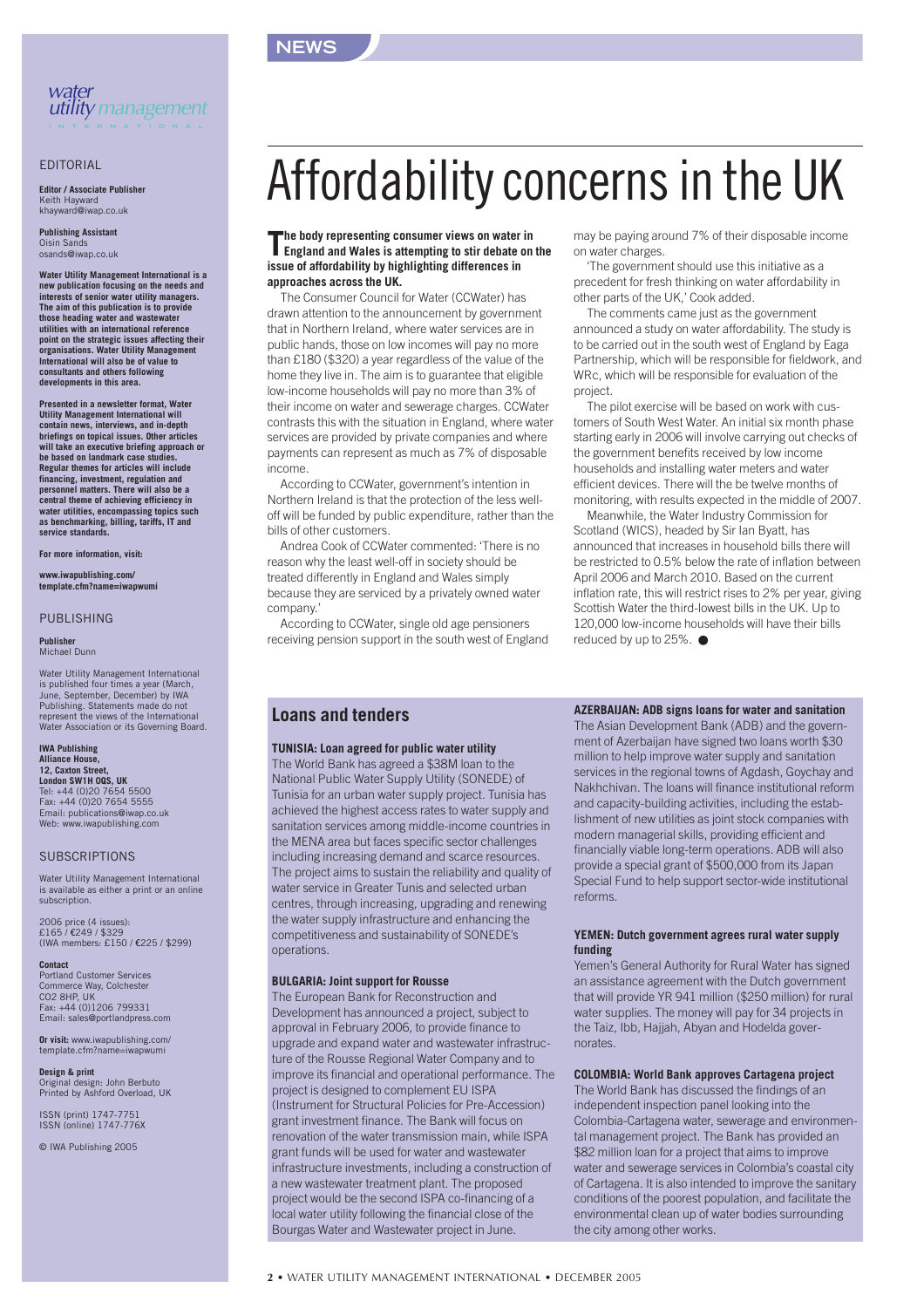### Water giant to withdraw from UK and US

**After just a few years of ranking number three in the global water business, Germany's RWE AG has announced its decision to sell its UK and US water companies. The disposals of RWE Thames Water and its current subsidiary American Water are planned for completion during 2007, though the form of sales have yet to be decided.**

While RWE will now primarily focus on 'converging' European electricity and gas markets, the company will not quit water altogether. Through its German-based RWE Aqua, the company will retain its water and wastewater businesses in Berlin, Budapest and Zagreb.

However, RWE will sell its Spanish company Pridesa along with RWE Thames water. Its desalination skills will be needed for Thames Water's plans to build a plant in Becton, near London, explains RWE chief executive officer Harry Roels.

American Water and RWE Thames Water together contributed about €4.1 billion to RWE group's total external sales last years, equivalent to about 10%. They also provided €1.4 billion, or 23.2%, of RWE's total operating profit. In 2004, the companies accounted for €1.5 billion, or 43%, of group total capital expenditure. ● (See Analysis, p6) **Peter Reina**

#### **Business**

#### **QATAR: Wastewater design-build-operate contract award**

The State of Qatar Public Works Authority has awarded a joint venture between Degremont and its Japanese partner Marubeni a ten year design, build and operate (DBO) contract for the country's largest wastewater treatment facility.

The DBO contract is Degremont's first for wastewater in the Arabian Gulf and the award fits with the company's plan to expand from its core business into plant operation for large cities.

The 135,000m<sup>3</sup> per day plant will serve 500,000 people and is expected to come into service in the middle of 2008. The plant will feature Zenon Environmental's ZeeWeed membranes for tertiary treatment. Located 20km west of Doha, treated effluent will be suitable for reuse in agricultural irrigation.

The \$180 million design and build part of the contract will be undertaken as a 50:50 joint venture, while the \$80 million operation will be on a 70:30 basis in favour of Degremont.

#### **NEW ZEALAND: DBO to deliver wastewater for Mangawhai**

A \$20 million contract for the Eco Care Wastewater Project for Mangawhai in New Zealand has been awarded to US company Earth Tech, its first design, build, operate project in New Zealand. Earth Tech will design, build, and operate a complete wastewater system for Mangawhai township, a popular beach resort located in a sensitive estuary and marine environment north of Auckland. Earth Tech will operate the scheme for 15 years in partnership with the Kaipara District Council, including collection, pumping, treatment and disposal of all wastewater.

#### **UK: Progress on water sector competition**

Ofwat, the economic regulator for the water companies of England and Wales, has revealed the names of the first three entrants to be given clearance to compete with existing water companies for the business of companies using over 50 megalitres of water per year. Two are part of existing water businesses: WaterCall is linked to South East Water, while Severn Trent Water Select is associated with Severn Trent. Neither can operate in the areas where their parent companies provide services. The third company, Aquavitae UK, is owned by a Jersey-based equity capital company. Another six companies have indicated they will apply for licences in the coming months, according to Ofwat. Ofwat's director general Philip Fletcher also revealed that he has applied for the post of part-time chairman of the Water Services Regulation Authority, which takes over from Ofwat from April next year.

#### **MANILA: Company plans to raise capital through loans**

The Manila Water Company, one of the two water concessionaires for the Philippine capital, has said it plans to raise \$30 million to \$40 million

#### **MOROCCO: Seminar focuses on utility training**

A seminar in support of Morocco's water, power and sanitation utilities was held in Rabat last month. It was organised jointly by the European Investment Bank (EIB) and InWEnt (Internationale Weiterbildung und Entwicklung), a German development cooperation agency that specialises in training, in close collaboration with the Moroccan Ministry of the Interior. This seminar was the first stage in a training programme focused on utility management and organisation. It was aimed at identifying needs with a view to effectively targeting future training. Three pilot utilities will also be analysed in greater depth.

#### **SCOTLAND: Utility must deliver further improvements**

Scotland's Auditor General has issued a report on Scottish Water's performance that says it has made a good start but can implement further improvements. The report notes that since its creation in 2002 the combined water authority has improved its efficiency and performance, including cutting its workforce by nearly 2000. However, the report adds that Scottish Water can improve efficiency and performance still further. Also, the most recent report from the industry's regulator found that the organisation fell short of the customer performance of water companies in England and Wales. (See Analysis, p4, and interview p23)

through loans next year to fund its 2007 capital spending programme. In a disclosure to the Philippine stock exchange the company said that it will start negotiations for the loans next year. The company said that at the moment discussions are at an exploratory stage. Manila Water is part of Ayala Corp and serves five million residents in the eastern part of Metro Manila.

#### **CHILE: Agbar sells stake in Aguas Andinas**

Spanish newspapers have reported that water group Agbar, which supplies Barcelona, could raise up to \$550M by floating 49.9% of its shares in Inversiones Aguas Metropolitana (IAM), the controlling group of Aguas Andinas, which serves 1.3 million people in the Chilean capital Santiago. Aguas Andinas is 80% indirectly owned by Agbar. The offering had been due to go on Santiago's stock market

#### **ARGENTINA: Companies bid for Formosa project**

Two companies have put in bids to run a \$21M potable water project to improve the supply system in Argentina's north-eastern province of Formosa. The first part of the project includes construction of a new water treatment works and a second aqueduct, while a second bidding process will involve upgrading the water distribution system. Formosa city's existing water treatment works produces 55,460m<sup>3</sup>/day of water, while the new facility will be able to produce 145,200m<sup>3</sup>/day, an increase of 260%.

#### **TAIWAN: Joint venture wins major wastewater contract**

Singapore's Darco Water Technologies has announced that, together with a unit of Taiwan's LeaLea Group, it has won a \$50M municipal wastewater contract in Hsin Chu city, 80km south west of Taiwan's capital Taipei. This is the country's largest wastewater project to date. The turnkey design-build venture involves the construction of a wastewater recovery system with a capacity of 30,000m<sup>3</sup>/day, for the Ker-Ya municipal water resources recovery centre. Darco will construct the water treatment process and related mechanical and electrical work, while its partner Leader Construction will carry out the civils elements.

#### **BOLIVIA: Government seeks to buy Cochabamba water company stock**

The Bolivian government is to try to buy the outstanding stock of Aguas del Tunari, the water supplier for the city of Cochabamba, to avoid a multi-million dollar settlement to the utility, whose contract was cancelled in 2000. Basic services deputy minister Eduardo Rojas said the state would buy the stake of the majority shareholder rather than pay an indemnity of \$25 million agreed by the International Center for Settlement of Investment Disputes (ICSID). Aguas del Tunari went to arbitration claiming that Bolivia appropriated assets worth \$25 million when it terminated the concession ahead of schedule. Bolivian authorities rejected the compensation claim, saying that the damage was caused by civil disturbances.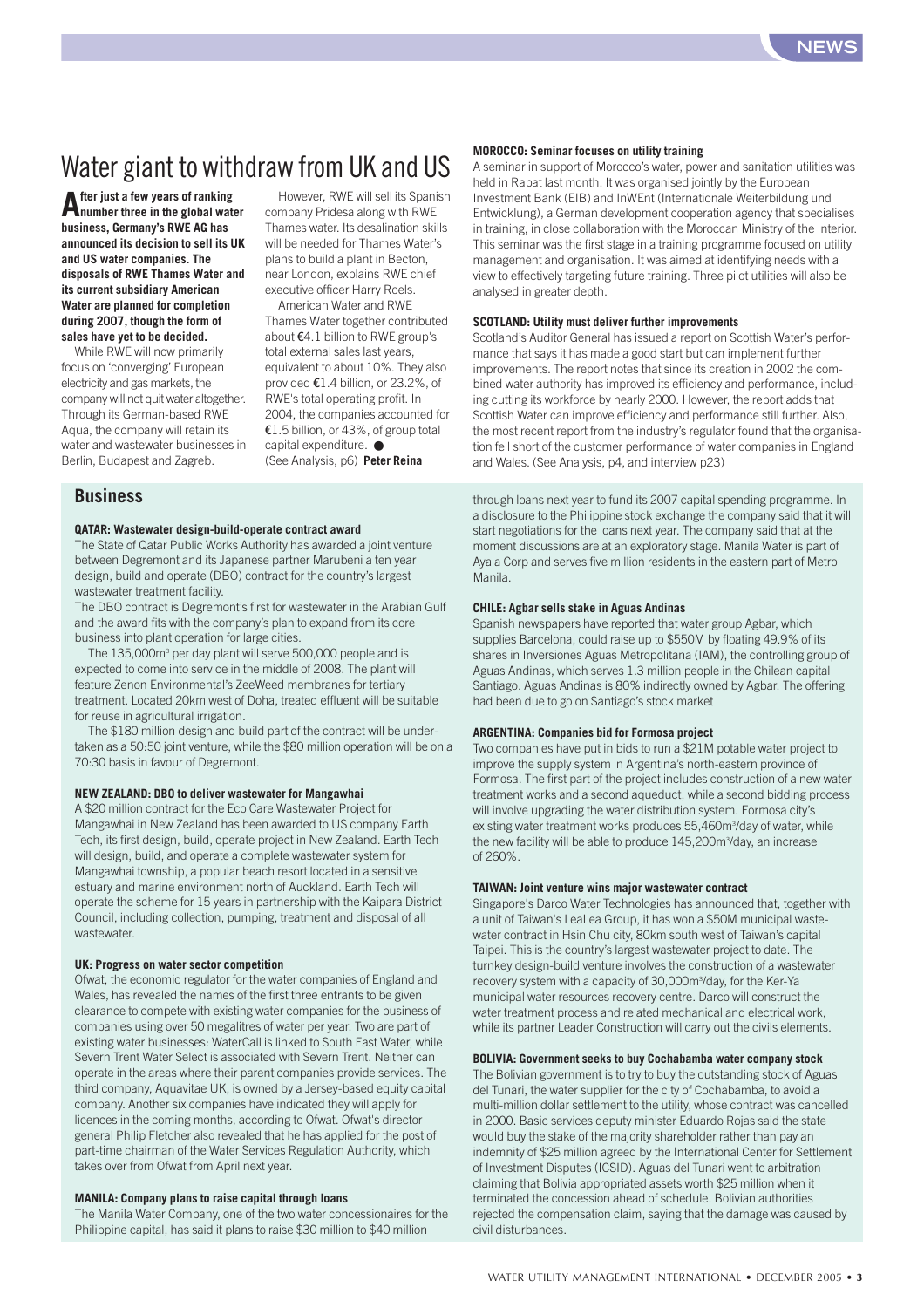### **The good and not so good of Scotland's road to reform**

Scotland's water industry was radically reshaped in 2002, but more detailed reforms are taking longer to implement. **LIS STEDMAN** reports on the findings of a recent audit of the utility there.

**Scotland's Auditor General has issued a report on Scottish Water's performance that says the unitary water authority has started well but that more improvements can be made.**

Scottish Water was set up in April 2002 as a 'public corporation of a trading nature'.In this role it is expected to behave as a commercial enterprise,in that it should cover its costs from the charges levied, but it has no shareholders and does not pay dividends in the same way as the privatised companies in England and Wales.

The basic remit on unification was for the new authority to make the Scottish water industry more efficient and competitive, improve value for money as a result of economies of scale,and harmonise charges across the country by no later than 2005/06.

The report notes that since its creation in 2002 the combined water authority has made good progress in merging the three previous authorities into one and improved both efficiency and performance,significantly cutting operating costs and meeting its financial targets.

The report adds:'Scottish Water has made some progress in improving the efficiency of its capital investment programme to upgrade and replace its assets.It still faces significant challenges in delivering this programme to 2006 while achieving the efficiency savings demanded by the Water Industry Commission [the industry's economic regulator].'As

will happen in England and Wales next year, the single economic regulator has been replaced by a board.

Scottish Water's current  $\text{\textsterling}1.8$ billion (\$3.2 billion) capital investment programme has a deadline of April 2006 and it is estimated that  $\text{\textsterling}253$  million (\$450 million) worth of work will remain to be undertaken at that point.Meeting the deadlines of the capital investment programme is essential for future performance and efficiency gains.

Audit Scotland is to undertake a separate study of the issue of achieving the capital programme and will report on this in late 2006.

The report adds that Scottish Water can improve efficiency and performance still further.It notes that while the body has set a sound base for strategic and business planning and performance reporting, it can do better there as well.

The authority also improved water quality and cut its workforce by nearly 2000 during the audit period,from 5648 in April 2002 to 3756 by April 2005.Staff severance costs amounted to  $\text{\textsterling}84.8$  million (\$150 million) of the  $\angle$ 183.6 million (\$326 million) restructuring and transformation costs.

Scottish Water has met most of its customer performance targets, the report found, but performance still falls short of that found in the water companies in England and Wales.

Drinking water and surface water quality has also steadily

improved since the early 1990s – the number of coliform tests not meeting the standards at customers'taps in 2004 was 7.7% that of the figure in 1991.

Much of the improvement is attributed to Scottish Water's (and its predecessors') efforts to refurbish service reservoirs and upgrade or replace smaller water treatment works.Improvements in surface waters are due to investment in wastewater treatment works.

The report also touches on regulation, noting that robust regulation is appropriate for a public services monopoly, but adding:'Those involved need to cooperate to ensure transparency and to minimise the regulatory costs.In particular there is a need to develop a clearer understanding of how Scottish Water's core costs are attributed between different customer groups and services, and to ensure that Scottish Water submits accurate information to the Water Industry Commission.

'It is important that any customer service targets and performance indicators which the Water Industry Commission sets provide a full picture of Scottish Water's performance so as to enhance regulatory transparency and provide clarity for stakeholders.'

This note reflects the tussle over the authority's 2002 strategic review,which was delayed because of objections from Scottish Water that eventually led to the appointment of a reporter to review its submissions and costings,in the hope of fostering

better working relationships between the service provider and its regulator.

In other areas, the progress of the transformation programme set up to unite North,East and West of Scotland Water is reported to be going well.In all,32 of the original projects are complete and a further 13 have been identified.

The report notes that the authority has responded well to a series of targets set in the auditor's 2001/02 report,having either addressed them or being in the process of addressing them.These required Scottish water to compile a consolidated fixed asset register, carry out a review of its fixed assets,formulate an infrastructure maintenance plan, harmonise non-domestic income systems, review debt management arrangements and control the harmonisation of its financial systems.

The auditor also reports that Scottish Water has developed robust corporate governance arrangements,complying with the requirements of the relevant Scottish legislation specifically enacted for this purpose.'The auditor considers that Scottish Water's financial stewardship is sound, with robust systems of internal control,'the report adds.●

See the interview with Scottish Water's chairman, Professor Alan Alexander, on page 23.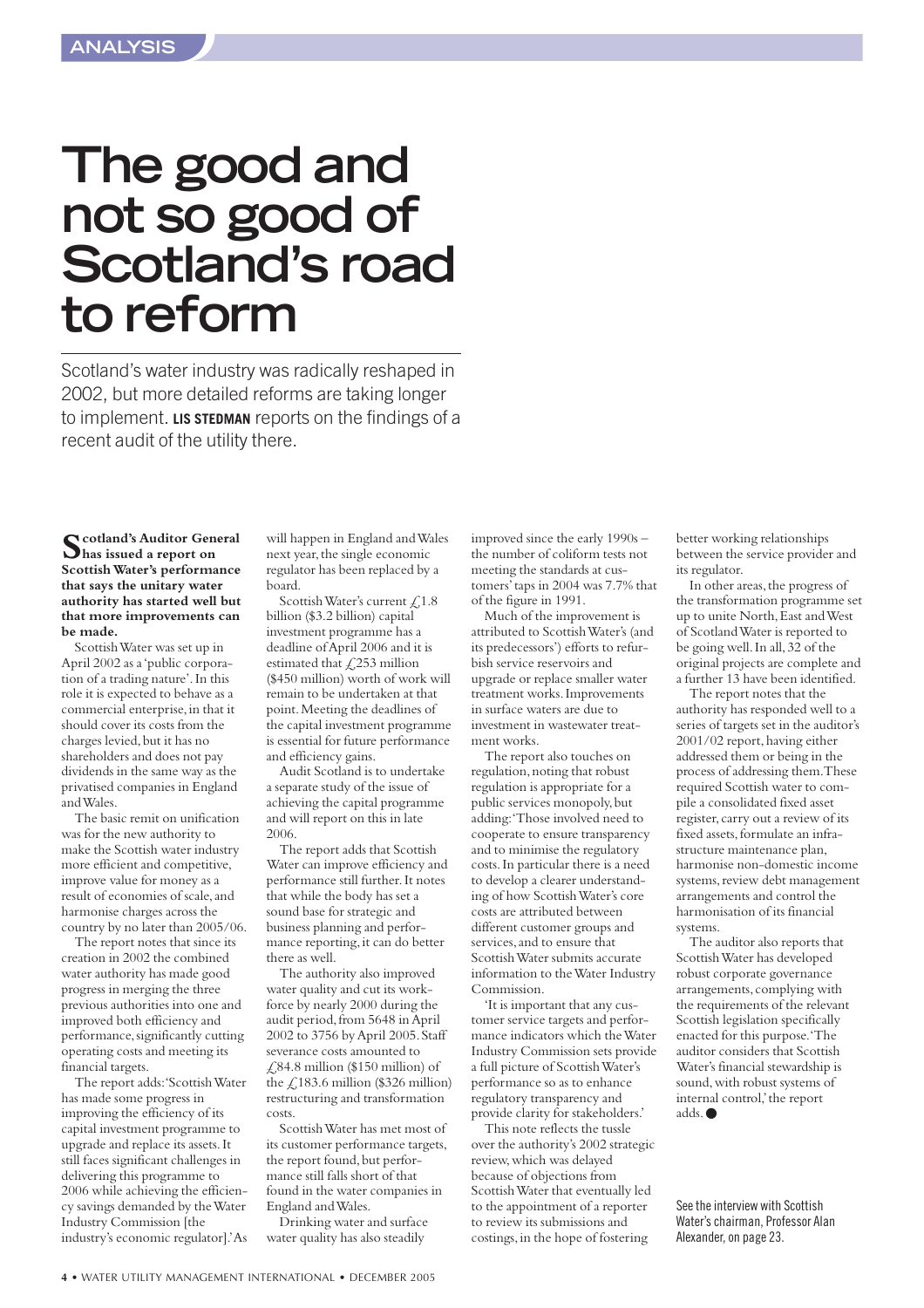## Tempting investment in the EECCA region

Lack of investment is one of the central reasons why water and wastewater services of the countries of eastern Europe, the Caucasus and central Asia continue to decline. **KEITH HAYWARD** looks at one of the messages emerging from the recent conference in Armenia – that investment in the sector could now resume in the region.

**According to the econo-my/finance,water,and environment ministers gathered at the OECD conference on financing of water and wastewater in the EECCA region held in Armenia in November, there are three reasons that should prompt investors to resume work in the region.**

The first is that the recent upturn in GDP growth and household income in most EECCA countries provides a more favourable context for the financial recovery of the water sector.

The second is that the institutional and legal context in which such investment would take place is becoming more favourable. Examples provided include a law on concessions recently adopted by the Russian Federation that is said to significantly reduce risk for investors and a new water code in Armenia that is said to bring significant improvements to the legal situation.

The third reason given is that there has been an increase in the involvement of private sector operators in countries such as the Russian Federation and Armenia. Domestic private operators are said to supply around 40% of Armenians,while domestic companies in Russia have established contracts in more than 20 large cities. All of this, the ministers say,provides an indication that the financial position of water utilities has improved.

All of this sounds promising, and certainly there is a need for major investment:some €7000 million a year is needed for operation,maintenance and investment to achieve the waterrelated Millennium Development Goals of halving the number of those in EECCA without access to safe drinking water and basic sanitation by 2015, representing about double the current level of funding available. This said, there are significant reasons for limiting any optimism about how rapidly

investment can be accelerated.In particular, the conference highlighted slow progress in reform at the municipal level as being one of the most important obstacles to improved provision of urban water supply and sanitation services. Related to this, there is still much work to be done,for example,in order to facilitate financing of improvements.An issues paper prepared for the conference noted that public budgets will be essential in most countries, particularly for capital costs.Fiscal transfers from central and regional authorities to the local level have an important part to play and such transfers should be designed to provide a predictable stream of revenues and incentives for sound financial management at the local level.

The issues paper describes reform of the relationship between local governments and service providers as being 'critical'. Rather than utilities being departments within local government, the paper points to international experience as having demonstrated that policy and regulation should be separated as functions from service provision. Performance contracts between municipalities and utilities are said to be 'helpful'in clarifying the roles and responsibilities of the two sides.

Perhaps the biggest note of optimism arising from the conference is that there is an increasing number of positive experiences on which to draw.Examples include Surgut and Yaroslavl in the Russian Federation and Yerevan in Armenia.The important features of such experiences are that the municipalities have adopted plans with clear objectives and have identified the means for achieving them.In some instances it has even been possible to take on debt to finance improvements,although such cases are 'very much the exception'in terms of what has been achieved. Alongside this, the

Environmental Action Programme (EAP) Task Force, that the OECD supports, and other institutions now have a considerable range of tools available to support reforms. These tools include a computer tool (Feasible) that allows identification of realistic infrastructure development objectives,a multiyear investment planning tool for municipalities,and a toolkit for benchmarking water utility performance.

Such experiences offer the prospect that approaches can be scaled-up to achieve wider gains, but the challenges to which they must be applied in the region remain formidable.The situation in small and medium-sized cities is said to be 'much worse'than it was a few years ago, and this is without considering the situation in rural areas,where in many cases services are described as having 'collapsed'.

This point is emphasised by Peter Börkey, head of the EAP Task Force water sector reform programme,who notes that it is the larger cities who are best placed to secure investment: 'What is very clear is that big cities are going to fare relatively well, or many of them at least certainly in Russia and maybe to a lesser extent in other countries. They clearly represent an investment opportunity for the private sector to the extent that the countries welcome the private sector in their countries, and they certainly also present an opportunity for International Financial Institutions and private banks.'

The situation away from the larger cities is less promising, as Borkey explains:'Another thing that came up quite strongly in the conference was that the medium and small cities, and especially the rural areas,are essentially left aside at this stage.The water quality problems are much bigger than in the large urban areas and at the same time the financial challenges are also much more serious.Also,

there are no mechanisms in place at this stage to provide specific assistance to these areas,so that's a big challenge.There is a lot of work that needs to be done, especially in these areas,and clearly capacity constraints at the local level are a very big problem. They are problems in the big cities,but in the small cities it is even worse.'

Consequently,Borkey is more cautious about the prospects for investment outside of the larger cities:'There we would be much more careful in terms of trying to spread optimism.'

This said, the message from the conference is that the ministers in the region nonetheless hope to stimulate external investment to complement the domestic investment that will be needed. While the positive experiences that are emerging serve to support this,Borkey draws attention to another factor that he says is acting to the contrary.'An important point that came up is the overly optimistic picture that indicators on the water supply and sanitation Millennium Development Goals are painting – the indicators that the Joint Monitoring Programme of the UN is producing.These figures in fact obscure the fact that there is a very serious situation in the water sector... and that in fact the JMP figures are probably diverting official development assistance away from this region.'

This point is based on the fact that there is extensive infrastructure in the region inherited from Soviet times but that this is deteriorating.'The challenge is more in terms of maintaining it, and the JMP indicators don't tell you anything about the quality of the water services that are being provided,'says Borkey,adding, 'These figures may create the impression in development assistance agencies that water is not an issue in this part of the world.So,I think the implications are in fact quite serious.'●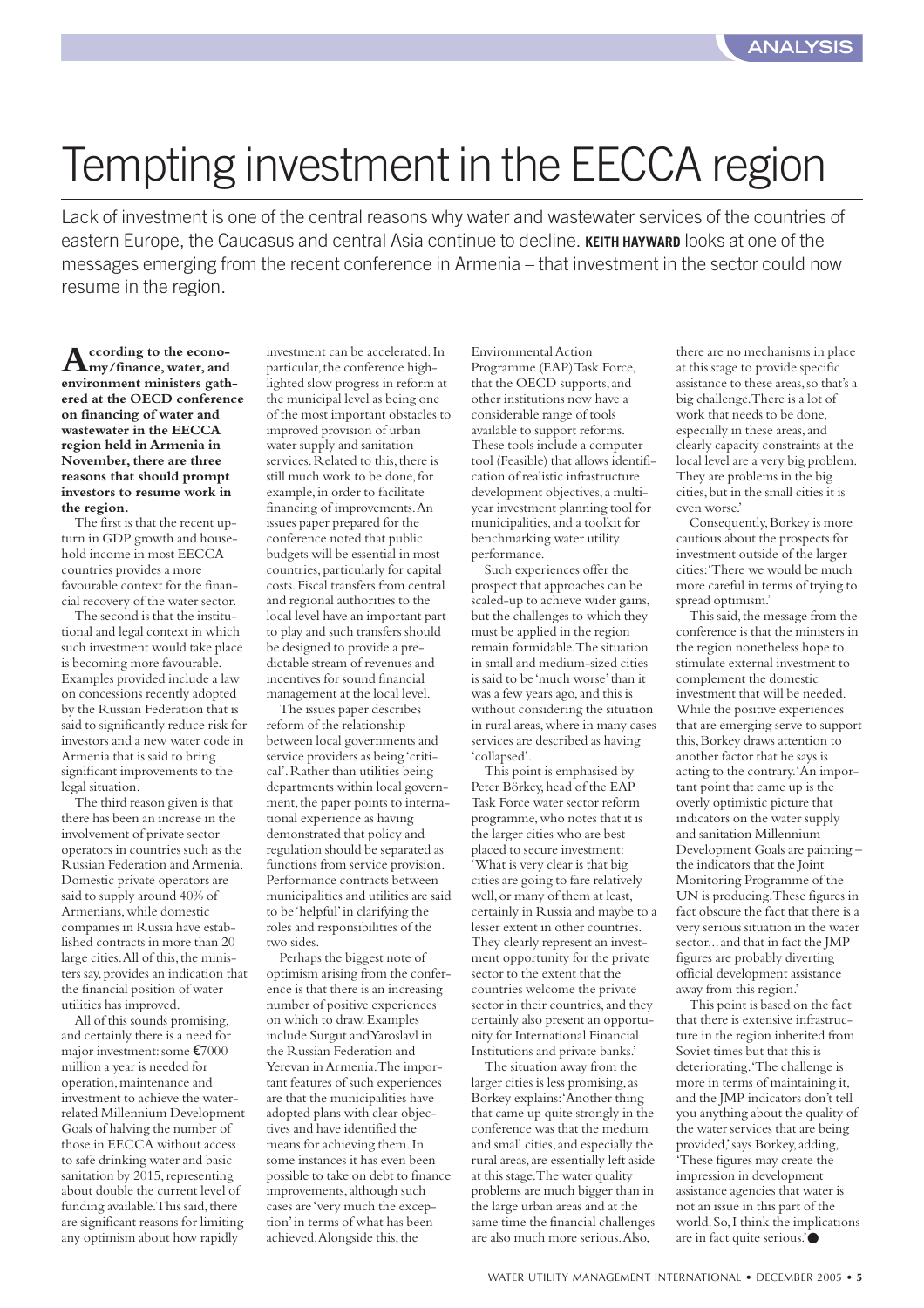## *RWE's return to its corporate roots*

Running water and wastewater systems is becoming an increasingly local business as companies with a number of international operations returning to their corporate roots. RWE's reinforced interest in traditional activities is a landmark in this trend, reports **PETER REINA**.

**The bubble of global water utility expansion burst** some time ago, but the result**ing retrenchment in the sector is still going on. In terms of returning to corporate roots, the recent decision by Germany's giant privatelyowned utility,RWE AG,ranks as one of the biggest water sector divestments outside the realms of privatisation.**

By planning to shed the flagship water companies it acquired just a few years ago in the UK and USA,RWE is dramatically ending an era of global multi-utility expansion.The company now concedes it can make better use of its cash and resources by concentrating on the business from which it emerged over a century ago in Germany's coal and industrial heartland.

Aiming to complete the sale of both companies by 2007,RWE will first relinquish American Water, either through a stock market flotation (IPO) or sale to a single corporate buyer or to a group of them.While the long regulatory process runs on,RWE will, meanwhile, turn its attention to the larger British subsidiary, which now controls the US operations from London.RWE will then concentrate on the seemingly more rewarding European electricity and gas markets.

RWE will reward its owners by sharing some of the sales proceeds with increased dividends in the next two financial years.The company also sees benefits for the UK and US companies, partly through greater transparency in their operations.The subsidiaries' financial accounts are now subsumed in the group's reports.

But early reactions from the credit rating agency Standard &

Poor's pointed to at least one drawback.Without the financial muscle of RWE behind them, the credit ratings of the future companies will diminish,according to S&P.The potentially increased cost of borrowing will be particularly marked for two companies which have substantial investment plans for their infrastructure over the next few years.

As RWE heads home to its core businesses, the large French operators Suez and Veolia remain almost alone in the international markets,largely through concessions or long-term contracts, notes Neil Beddall,a utilities analyst with a UK-based bank. The bullish sorties into emerging markets by other players,a phenomenon that started in the 1990s, have largely ended.

Unpleasant shocks in Bolivia, Argentina and elsewhere in recent years have helped stub out much of the earlier enthusiasm for territorial expansion and investment in the global water and wastewater sectors. The eviction from Bolivia of France's Suez and International Water further highlighted the pitfalls of operating in emerging economies.Even Chile,widely seen as a welcoming Latin American market, ceased to hold Thames Water's interest, leading it to its current sale of subsidiaries there.

And RWE's recent decision means that even such mature and stable markets as the UK and the US lack sufficient investor appeal when contrasted with other sectors.Until RWE's disposal announcement was made, the UK and US operations were depicted by water division executives as sources of stable, predictable income from mature markets with significant private sector activity and robust regulation.RWE now

flags these attributes as attractions to potential buyers.

The UK business is set grow over the next five years mainly through a 22.1% real, compounded increase in regulated charges to its customers.US growth is, additionally, dependent on diversification through taking on other utilities'outsourced operations under various contractual guises, such as design/build.

But water utilities are financially less attractive than providing other infrastructure service to the likes of RWE, notes Beddall. Producing roughly half the return on investment available from the electricity and gas sectors,Thames Water and American Water have failed to achieve internal rates of return targets set by RWE, he says.

Water operations are also greedier consumers of capital and generate negative cash flows compared to other sectors,adds Beddall.Last year,Thames Water and American Water were responsible for 43% of the group's capital investment needs,at €1.5 billion. In the five years from this April, Thames Water is committed to investing €5 billion on its system. Over the same period,US capital investment is set to reach  $\epsilon$ 1.6 billion.

Meanwhile, last year, external sales of the two water companies accounted for nearly a tenth of RWE's group total,at about €4.1 billion.And they contributed €1.4 billion, or nearly a quarter, of RWE's total profit.

RWE now acknowledges that the hoped for synergies between the transatlantic water operations and its European energy businesses have been 'limited'.The original quest for global operations was misguided, concedes chief executive Harry Roels.'Scale and synergy effects are regional in the

water business,not global,'he says.

Achieving such, now discredited,structural gains was among the goals defined by RWE when it took over Thames Water for £4.3 billion (\$7.7 billion) in 2000. RWE began the slow regulatory process of buying American Water a year later.

Already active in Latin America and elsewhere, and making inroads into the US,Thames Water was RWE's first global step. With Thames, the company was meant to 'enjoy increased growth opportunities and be able to meet their international ambitions much more quickly than on their own,'said a senior executive at the time.Because of the strategic ambitions behind the acquisition, RWE paid a substantial premium above market value for Thames.

The quest for American markets, north and south, then led RWE to pay \$4.6 billion for American Water, while taking \$4 billion of the utility's debt.That acquisition made RWE the largest company in the US regulated water sector.And it increased to 70 million the number of the group's worldwide water sector customers,making it the third biggest global water company after its two French rivals.

Now that RWE has decided to pull out of the global water business, the sector's structure is again being reshaped.What form it will take will remain a mystery until the identities and territorial ambitions of the buyers for the American and British utilities become known.But RWE will remain on the scene as a local player, retaining its Berlin and Zagreb operations. And, through its RWE Aqua,it will continue to bid selectively for multi-utility work with continental European municipalities.●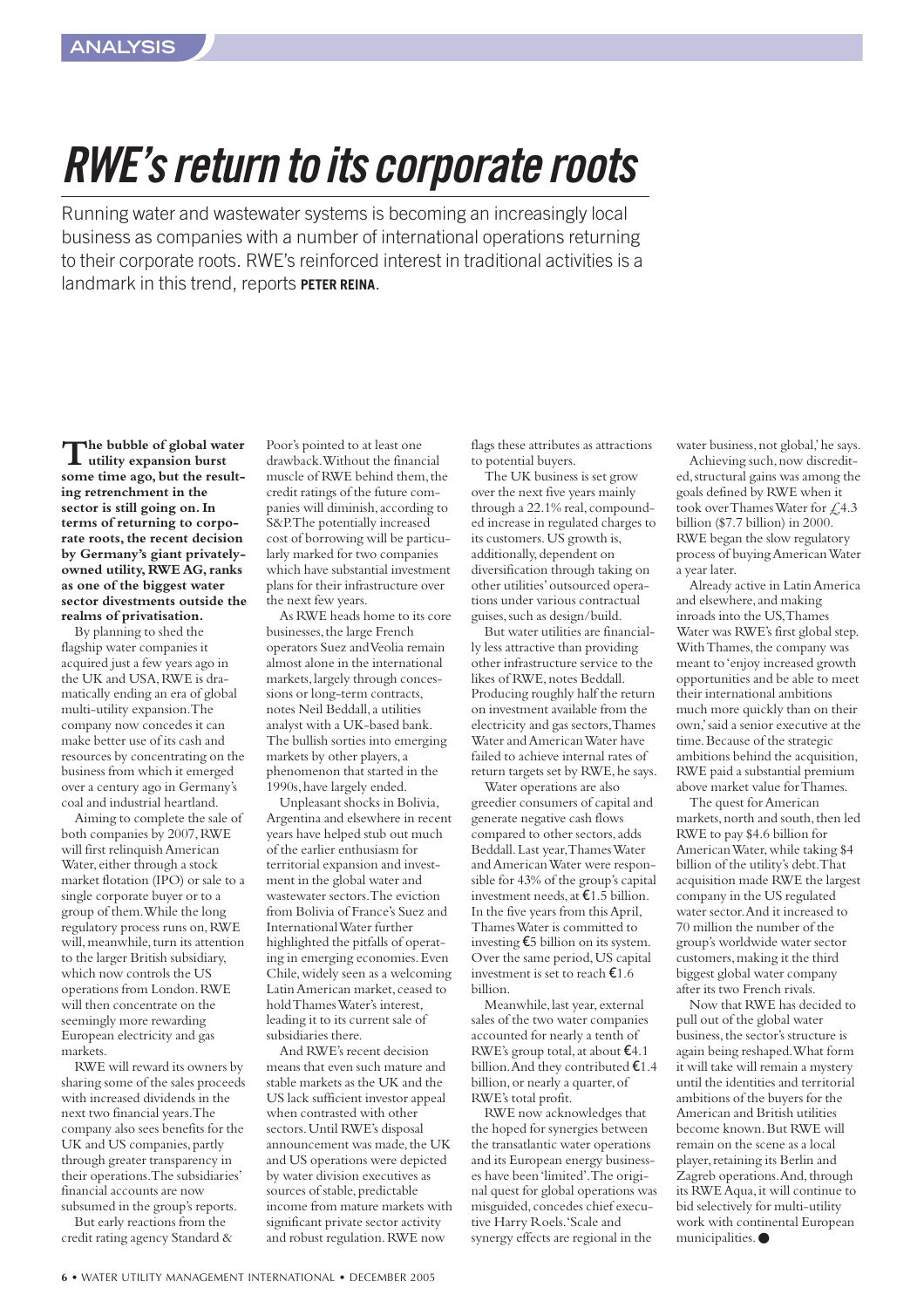## **The** customer communication **imperative**

US utility research body AwwaRF has been supporting studies that both underline the importance of communicating with customers and provide insights into how to achieve this. **BILL MCCANN** reports.

practices and lessons learned and a 'roadmap'for actions.

All this effort – the Foundation's website lists 48 projects,38 final reports and 14 project updates in the general area of 'communicating with customers'– has certainly exposed the need for good communication and advantages it can bring in terms of getting the customers on your side when it comes to initiating major projects or explaining why the intricacies of water treatment and service provision demand a hike in prices.

As one report on 'assessing customer perspectives'notes,'Thirty years of customer satisfaction research have made it obvious that insight into customer perspectives is difficult, expensive and inherently uncertain.'

Just how difficult and uncertain is demonstrated in another research snapshot from a quite recent report dealing with chlorinous tastes and odours in drinking water.Elsewhere this is recorded, together with water pricing,as being one of the biggest areas for complaints to suppliers but,in this particular study, the gap between supplier and customer perspectives is truly exposed.

While most utility managers envisaged tastes and odours of chlorine as not very significant, their customers

*'Those responsible for communication in a water utility must ensure that customers get reliable facts and relevant information by being strategic about what to say, how to say it, and when to say it.'*

R**ecent research has revealed that nearly half of United States water utilities have no formal communications plan and no permanent communications director or senior manager responsible for public information.**

For senior management in that half of the country's 46,000 water supply utilities, it is a statistic that carries a very important message, particularly when other research funded by the Awwa Research Foundation (AwwaRF) indicates that the customers who complain least and say they are best satisfied with service provision are generally those that are the best informed.

Linda Reekie,an AwwaRF project manager with a primary interest in this area of the Foundation's research activities,estimates that up to three projects on communication and customer relations have been sponsored in each of the last five years or so,

attracting an annual spend of around \$500,000 within the \$8M annual 'solicited programme'of research.

The solicited programme, she explains, is the agenda created every year with input from all AwwaRF subscribers.'Our Research Advisory Council (RAC) reviews the input, rationalizes it, collates it and then makes recommendations to the Board each January,'says Reekie.That,she says, does not preclude the Foundation from backing collaboration on projects more specifically tailored to the needs of individual subscribers.For example, a report published this year on customer information systems resulted from a partnership study with the City of Cleveland Division of Water. AwwaRF provided matching funding.

The work provides utilities with guidance on the selection,acquisition and implementation of a customer information system.The published report includes a summary of best

very definitely thought otherwise.The implications were also seen quite differently,with some 75% of utility managers believing that consumers associated the presence of chlorine with water safety whereas nearly half of all consumers (43% of the study sample) thought quite the reverse. Good communication clearly does have the potential to avoid misunderstandings of that sort and several of the funded studies substantiate that belief. In fact, they go further, showing that better informed customers are more confident of the safety and quality of their water.

One research survey showed that customers who considered themselves 'very informed'about water quality issues were two to four times more likely to say they were 'very satisfied' with their water utility than those who were not informed.

An interesting corollary here was that the tendency for understanding to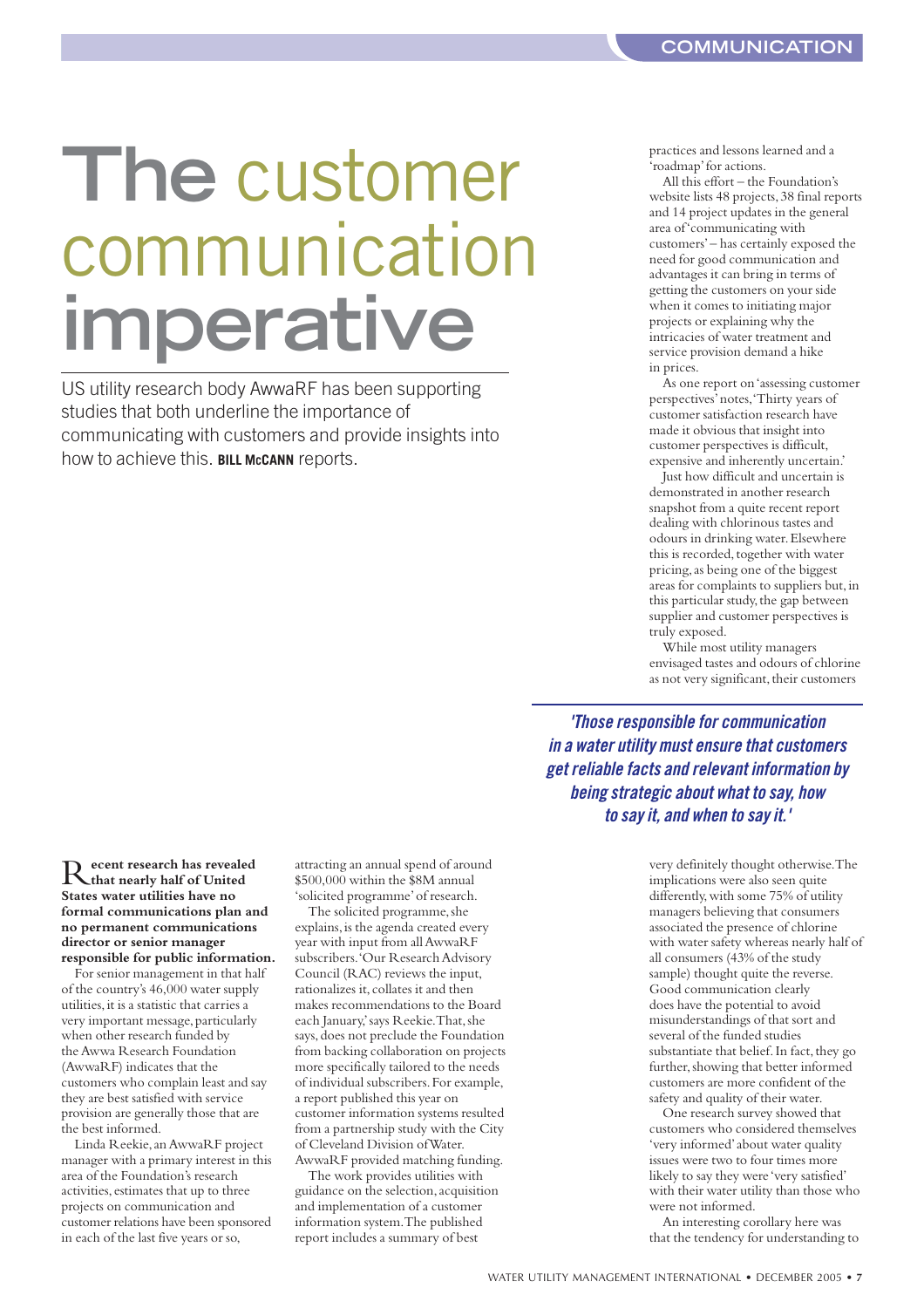be associated with service satisfaction was emphasised in the analysis of all the respondents who said they had had no problems with their utility in the two years preceding the survey.In this group 93% who thought they were well informed expressed satisfaction with their service, whereas only 69% of those who felt they were 'not informed'thought their service was satisfactory.

Similar findings have been connected to the consumer confidence reports (CCR) that suppliers are obliged to issue to customers each year.But, although customers who read their CCRs were shown to have greatest confidence in water quality and safety, only a third of customers could even remember getting a CCR and fewer than half of those said they had read it closely.

As a method of customer communication, that roughly puts the CCR in the category of 'junk mail'. This points to the need for more refined strategies to get the messages across,a reality recognised by the researchers and in the more forwardlooking utilities.

As one researcher has said,'Just getting the message out there is not enough.Today,communicators have to deal with the phenomenon of information overload because so many messages compete for the attention of the intended recipients.Those responsible for communication in a water utility must ensure that customers get reliable facts and relevant information by being strategic about what to say, how to say it, and when to say it.'

The Foundation's efforts of the last five years have been steadily building towards that end,using the earlier studies to provide the facts and,more recently,directing the research teams towards providing solutions.

Progress is being made.One consultancy extensively engaged in that work is Jane Mobley Associates of Kansas City (see box).The consultancy is currently engaged in the study 'Strategic Communication Planning for Drinking Water Utilities',due for publication in early 2006.

Writing recently in the AWWA Journal,another Foundation consultant,Roger Patrick,has pointed to one of the more serious repercussions of poor communication in terms of water supplier revenue. Quoting the results of some recent

#### **Impacting customer satisfaction through effective water utility communications** Jane Mobley Associates

Increasingly water utility executives throughout North America are recognizing that they must be well prepared to communicate the importance of water – its safety, quality, and availability – to their customers, to elected officials and to the general public.

Three of the key research projects that the Awwa Research Foundation (AwwaRF) has developed and supported and which have focused on understanding the process of communicating with customers are as follows:

'Customer Attitudes, Behaviour and the Impact of Communication Efforts' (contractor ETC Institute) investigated the effect of utility communication on customer satisfaction. Based on quantitative research findings, the project documented the types of information that customers want and need and the way they desire it to be communicated.

'Message Management: Effective Communication' (contractor Jane Mobley Associates) identified common public relations issues faced by drinking water utilities and methods that can be applied for assessing a utility's current communication capabilities and developing a communication plan based on those capabilities. The project research resulted in a Communication Planning Workbook that provides tools to assist a water utility in assessing its current communication capabilities and developing a basic communication plan based on those capabilities.

'Strategic Communication Planning for Drinking Water Utilities' (contractor Jane Mobley Associates; in the publishing process at AwwaRF), examines communication planning at a higher level than tactics. By linking communication planning to other utility-wide plans (business plans, capital improvement plans), a utility can concentrate on a strategic focus to determine the communication strategies that can best help it reach those goals. This project resulted in a more comprehensive representation of communication than its predecessor and culminated in the development of a Strategic Communication Planning Guide that will serve as a checklist and evaluation tool for well-staffed utilities with existing formal communication plans and as a step-by-step guide for utilities to use to develop a formal plan where none exists.

Overall the findings from these three AwwaRF projects indicate that water utility managers understand the importance of communication planning and the role of communication in the overall success of the utility. The research also shows that the realities of managing a public (or private) drinking water utility often preclude the level of planning required to build and implement an effective and genuinely strategic communication plan.

The research findings and tools developed from these projects have not yet been widely available to drinking water utilities for a sufficient period to formally evaluate their effectiveness in achieving communication goals or improving customer satisfaction. But the research does indicate that persons who are informed about water quality and safety-related issues are more likely to report that they are satisfied with their water utility.

customer surveys,he demonstrates the increasing tendency of the general public to get their water information – all of it – from the media rather than from their supplier.When headlines rather than facts are the priority, that is a worrying thought and the practical result is that, although public supplies rarely transgress the statutory standards and consumers generally express a high degree of satisfaction with their water quality,very many of them are turning to bottled water.

According to Patrick there has been 'a massive shift in drinking water consumption patterns', with around half of the total population now regularly drinking bottled or filtered water.Bottled water is said to have enjoyed a steady 10% annual growth rate over the last 10 years with no sign of any slackening.Indeed,Patrick presents an alarming statistic:'At estimated retail prices, the amount paid by US consumers for bottled water is now similar to the total annual revenue of America's drinking water utilities.'

The results that can arise from poor communication are therefore clear to see,but so too are the positive results and the advances arising from the steady stream of Foundation-backed research.

As Kelly Reinhardt,a principal with Jane Mobley Associates,says:'Through our research,we have certainly come across water utilities that have,for some time,been implementing well-planned and even strategic communication efforts.These utilities are very successful in gaining public support for rate increases, placement of new treatment plants, customer compliance with conservation initiatives and overall customer satisfaction (as demonstrated by fewer complaints).'

Linda Reekie is equally clear that the studies are set to continue. 'Communications are

definitely on the radar screen for 2006. Our Research Advisory Council is going to recommend a couple more communications related projects for next year but they are not yet approved by the Board.We are not going to see a drop in funding for these customerrelated and communication type projects, just because of the culture in which we live.Here in the United States customers increasingly expect excellent service and our customers are customers of other businesses,many of whom focus on exceeding customer expectations,so they expect similar from their drinking water providers.

And, post  $9/11$ , there is much more focus on risk communication and communication during emergency events,so I expect to see more funding focused on those areas in future.'●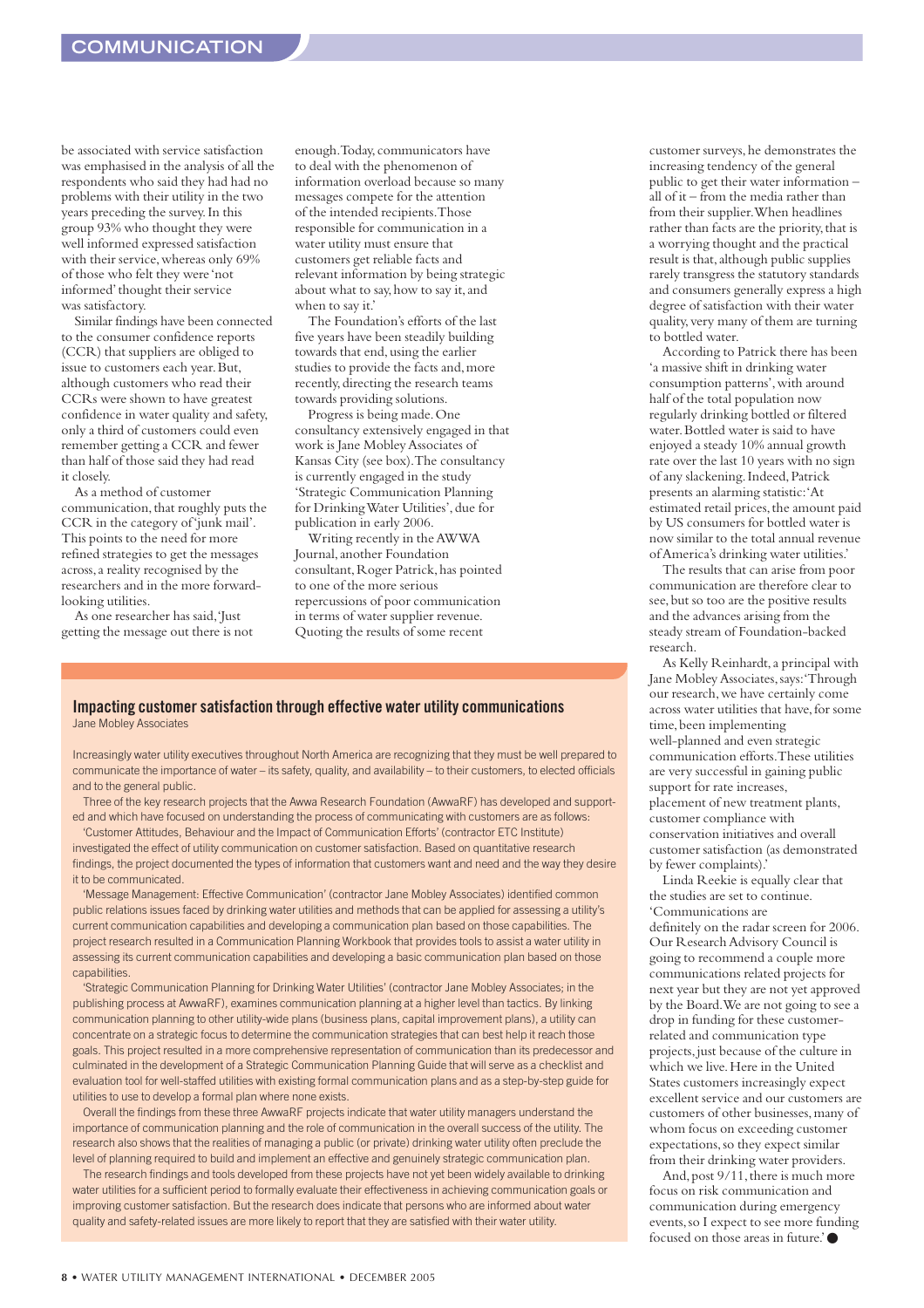## Affordability in eastern Europe: anticipating the impact of tariff reforms

As a major investor in eastern Europe, the European Bank for Reconstruction and Development is well placed to influence how the water sector develops. **KEITH HAYWARD** spoke with **SAM FANKHAUSER** about how the bank is evaluating the impact of its influence on tariff reforms.

**The importance of tariff reforms in the work of the European Bank for Reconstruction and Development is clear.'I can't think of any of our projects in the water sector where there wasn't in one way or another a tariff discussion, some policy dialogue on tariffs, some agreement to increase tariffs, some agreement to rebalance tariffs,'comments Sam Fankhauser, director of policy studies at EBRD.**

It was just this centrality that prompted the study of the impacts of tariff reform that Fankhauser has recently completed with bank analyst Sladjana Tepic (see summary box). There were, he says, two elements to

the background to the work,which was sponsored by the UK Department for International Development.'One was DfID feeling EBRD should pay more attention to the social issues of transition,so that prompted them to look around for social transition issues that they could get us to do.The second strand was that we do a lot of projects with utilities - power utilities, district heating,water utilities - and most of them involve tariff agreements with those utilities just to make those deals financially viable, bankable projects.We find that it is a difficult thing to agree politically, and we started worrying about what actually happens to poor consumers if we put tariffs up very steeply.'

Undertaking the work had its

challenges,particularly in terms of gathering data.'It is very easy to come up with an average number and say the average household pays so much for water, but that is not interesting. What you need to know is how much do vulnerable households pay for water and electricity.Then you start having a data problem.'Here he points to lack of knowledge about how much poor households consume and what their real income is.

This is compounded by the way the water and district heating sectors in particular are set up,something that presents a challenge just as much to governments as it does to analysts such as Fankhauser.'If you look at water or district heating, that is usually municipal level regulation,'he says. 'Tariffs differ from one town to the next,and the regulatory capacity and the data differ from one town to the next.That really becomes difficult because of the disaggregation, of the lower capacity you have when you go one level of government down.'

One aspect of the study was to present an assessment of the current situation with respect to affordability. 'If you are slightly flippant about it,you can say currently affordability is not all that much of a problem, but it is not a problem for the wrong reasons,'says Fankhauser.'It is not a problem because tariffs are way too low and there is, particularly in the CIS, a high incidence of non-payment.So you can afford whatever you want if you don't pay for it.'

The current assessment is however primarily a starting point for looking at likely future impacts of tariff reform. 'Once you start assuming that everybody pays,you start finding problems in the poorer countries in terms of affordability,'says Fankhauser.'Once you start assuming the tariffs go up to cost-recovering levels, then you start finding that you have affordability problems in a wide range of countries.'

This does not mean tariffs should not be reformed.'We make a point of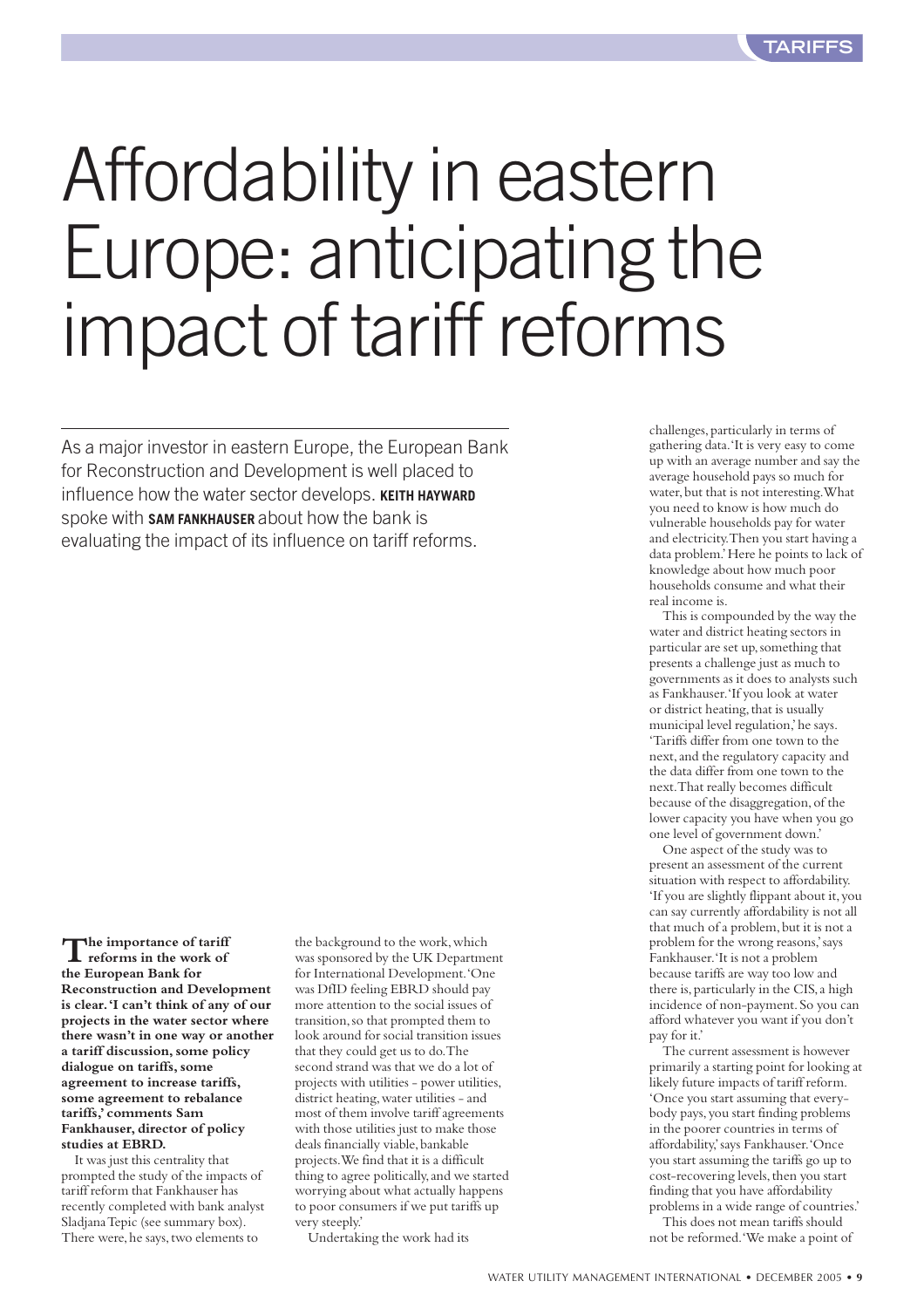saying that affordability problems are not an excuse to delay tariff reform, because if you don't do tariff reform you can't rehabilitate your system,you can't reinvest in them,and that is bad for poorer people as well as industry and for average customers as well,'says Fankhauser.'So you have to do that to get the money back into the sector to run it properly.'

According to Fankhauser, there is still a substantial need for tariff reforms in the region.The new EU members and the accession countries of Bulgaria and Romania are, he says, fairly well advanced.In contrast there are the countries of the former Soviet Union and the western Balkans.In Russia,for example,he says tariffs are acceptable in some towns but that 'those are little islands in a big ocean of water tariffs that are too low and where payments are not enforced'.

This raises the real prospect of affordability problems,and there is a question then of how to address such problems.'We think you have to invest and improve social safety nets, benefit payments, targeted water subsidies, or subsidies for those who can't afford it,' explains Fankhauser.The problem here is that countries may well not have the institutional capacity to set such systems up.'In many countries it is very hard to set up institutions that are able to identify who the poor households are and reach them and provide assistance,'he adds.This would mean resorting to other mechanisms such as lifeline tariffs where a basic amount of water is provided for free or at very low cost to all.

Similarly,Fankhauser believes that ideally there should not be crosssubsidy between user groups, such as between industry and domestic consumers,so that there is full cost recovery within any particular group. Again this poses the problem of institutional constraints.'Given that that social benefit system is very difficult to set up, in many countries we are happy to live with a certain amount of cross-subsidy and a lifeline tariff sort of regime, but that is something of a second best, taking into account the first best is institutionally impossible.'

All this clearly points to a need for improvements in the ability for transition countries to provide social benefits.The countries need support in this,but Fankhauser says the type of support needed is somewhat outside the usual realms of EBRD's activity. 'Traditionally I think the division of labour has been that the social type of issues have been the comparative advantage of the World Bank.Our comparative advantage was working with the utilities,so we have not been good at looking at social safety nets,

improving them.It is still the case that we would prefer to do it alongside somebody that has a comparative advantage in it.'

Fankhauser does however see that the bank has a role to play.'What we are quite happy to do is work with regulators and construct lifeline tariffs that meet the social safety requirements that we have.That is something that requires talking to regulators and utilities,which we are good at.'

Publication of the study does not mark the end of the bank's work in this area.'We have plans to refine the analysis,and we intend to maintain the database and the model on which it is built and to use that for the projects that we have got over the next few years,'explains Fankhauser.Alongside this, he hopes to improve the data quality.'Certainly in the water sector

and in district heating, it would be interesting to add more municipal data points rather than country average data points.It would also be good to have better data on actual water consumption - a lot of it had to be extrapolated.'He also thinks it would be valuable to expand the work to include all utilities.

In the meantime,Fankhauser sees the research has having a constructive input to the way the bank works.'One of the objectives of the research was to influence the way we look at our projects.We now know much better what the affordability consequences are,and I think that influences the way we look at tariff conditionality, the way we look at social safety nets,and we assign more importance to them than we did,say,two years or 18 months ago.'●

#### **Analysing affordability in eastern Europe**

The EBRD study on affordability considered the 27 countries of central eastern Europe and the Baltics (CEB - the new EU member states), south-eastern Europe (SEE - three EU candidates and countries of the Western Balkans) and the Commonwealth of Independent States. The need to improve services in these countries with economies in transition raises the prospect of higher prices and improved payment collection. However, the report notes that 'surprisingly little' is known about the affordability of infrastructure services such as water, district heating and electricity. Household survey data was used to look at how low income households and other vulnerable groups might be affected by such changes.

The study sought to assess affordability in terms of the amount spent on the three services in comparison to total household expenditures. Where this was not possible affordability was assessed in comparison to household income. The benchmarks used for the affordability ratios, i.e. the maximum percentages of household expenditure considered affordable, were 10% for electricity, 10% for district heating and 5% for water and wastewater.

Currently, average payments for the transition countries are generally no more than 6% to total expenditures for electricity, 8% for district heating and 3% for water. However, the analysis is based on actual utility payments. This means, for example, that there will be inaccuracies due to nonpayment of bills. 'Tariffs tend to be lowest and the payment discipline worst in low income countries. As a consequence, affordability issues will often be least visible in the countries with the highest incidence of poverty,' the report notes.

The study also examined current payments of lower income households and found that poorer households spence considerably more on electricity, heating and water than average consumers. Water affordability was found to be most problematic in Russia, due to inefficient consumption and widespread poverty, and in Hungary and the Slovak Republic, where there has been 'aggressive

tariff reform'.

The study also assessed the likely impact of achieving full payment at current tariffs. The effect in the sector studied, electricity, would be most marked in the CIS, where expenditure on electricty as a percentage of total household expenditure would rise from around 4% to almost 7%.

Of particular interest is the assessment made in the study regarding future affordability. Forecasts were made using EBRD economic predictions and on the basis of a scenario in which tariffs were adjusted to achieve full cost recovery by 2007. This would lead to a peak in the affordability ratios in 2007, after which the proportion of expenditure spent on the three services would decline steadily.

This assessment found that the steepest increases in affordability ratios would be seen in the water sector, where the biggest adjustments would be needed. Expenditure on water would exeed the benchmark values in a number of countries. This includes most CIS and SEE countries, where expenditure on water would account for more than 10% of household expenditure – double the benchmark figure.

An alternative assessment was carried out. This assumed that full cost recovery was delayed until 2010. The authors argue that this demonstrated that delaying tariff adjustments may not be an effective way of mitigating the social impact of tariff reform.

A further assessment was carried out to evaluate the likely impact of tariff reform on pensioners and social benefit recipients. This showed that such groups are vulnerable to tariff reforms.

The authors conclude that tariff reform should be complemented by targeted measures to mitigate the social consequences of the reform.

**Can poor consumers pay for energy and water? An affordability analysis for transition countries, by Samuel Fankhauser and Sladjana Tepic. European Bank for Reconstruction and Development Working paper No. 92, May 2005.**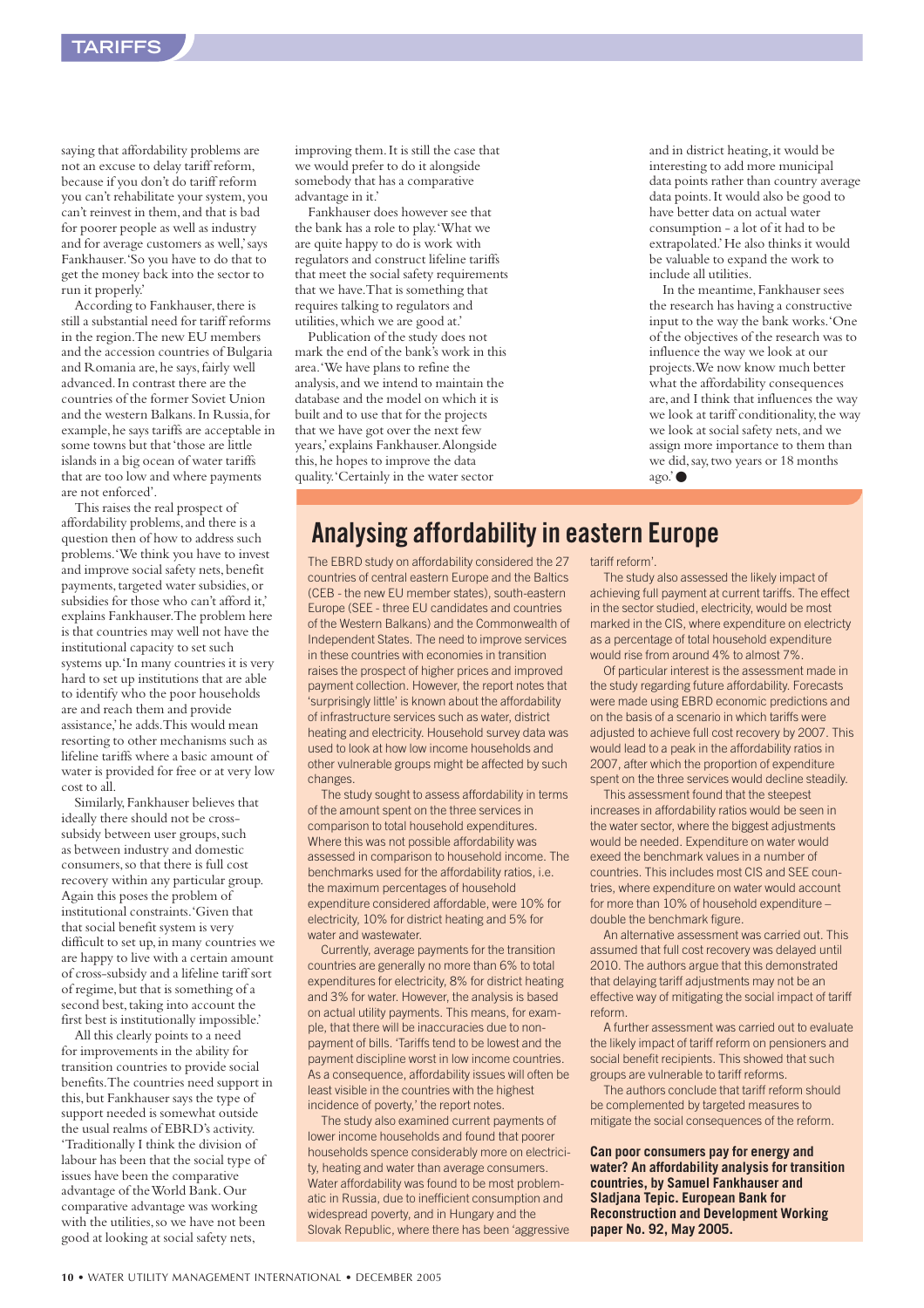# **Contract incentives for programme delivery**

In a drive to deliver its investment programme at lower costs, the UK's Anglian Water is handing over much of the work to a team comprising its own engineering staff and staff from a select group of suppliers under a contract structured to encourage efficiency. **KEITH HAYWARD** reports on how the contract has been set up and on early progress.

**One of the main features of the water industry in England and Wales is that investment plans for the industry as a whole are set on a five year cycle.The latest, known as Asset Management Plan round 4 (AMP4), runs from 2005 to 2010.With the sector also being dominated by just ten service providers, this means that investment is concentrated into a relatively small number of very substantial blocks.**

One such block is the latest five-year investment programme of Anglian Water Services (AWS).The company serves some 2.6 million properties in eastern England.At £1.4 billion (\$2.4 billion), the programme represents a significant potential source of business for those working in the sector.At the same time, investment on such a scale presents the water company with the potential for rationalising the way it procures these goods and services.

Anglian attempted to achieve savings in its procurement process during the previous spending round,AMP3.This was done by setting up partnering arrangements,which avoid the need for suppliers to bid for individual jobs. Such an approach is also used more widely in the sector in England and Wales. However, there was clearly still room for improvement, as Anglian's Dale Evans explains:'When we looked at the supplier base in the Anglian region there were a large number of suppliers working on the programme but through multiple delivery routes. We have even got examples of suppliers who worked for five capital partners under different terms, different conditions,different risk profiles and different arrangements.That clearly doesn't give the supply chain a chance to deliver real value to the

Anglian programme.' Evans explains that Anglian faces the prospect of having to deal with issues such as a rising number of additional properties being developed in its service area each year.Alongside this the industry regulator Ofwat set the limits for customer charges over the AMP4 period on the basis of the companies having to be more efficient in the way they deliver services.'There are stretching capital efficiency targets to be delivered.They vary across the whole programme.In some areas there are efficiency challenges of about 5% from the AMP3 baseline, in others it is as high as 30%.It is probably one of the

#### *'If we don't get the right behaviours then we will change the contract.'*

most significant challenges that the Anglian Water business faces.'

Given these pressures,Anglian has taken a more radical approach for AMP4,bringing its own engineering function together with teams from a selected group of key suppliers to create the Anglian Water Alliance.This has been tasked with delivering the bulk of Anglian's capital programme as Evans,who is the Alliance operations director,explains:'[The Alliance] is a strategic service provider to AWS,and it is set up to function as a joint venture.At the start point it has been given around 60% of the capital programme for Anglian Water.We've taken into the Alliance the previous AWS engineering function and put it alongside six appointed partners, who range from consultants (Carl Bro and Black & Veatch), to two design and construct partners (Skanska and Biwater) and

then Barhale and Balfour Beatty providing utility contracting.And the approach is very much that as we get programmes of work,we take a 'bestfor-the-task'approach as to who delivers the programme.That means best organisation, best team, and best individual.So while it is six separately appointed partners, it is very much a joint venture and functions as a service provider to Anglian.'

Creation of the Alliance is the outcome of a process in which Anglian identified six somewhat jargonistic key strategic values to shape its approach: alignment (between the needs of AWS and what the Alliance provides); integration of value chain (particularly to squeeze out inefficiencies from the procurement process); programme visibility (maintaining a focus on the overall programme rather than individual projects);collaboration (between all the parties);incentive-based model (setting up arrangements that provide incentives);and risk management (improved systems for addressing risk).

Evans explains that the contract structure was then built around these core values.'The process was really [to ask] what sort of incentives do we want,what sort of behaviours do we want,and then [to identify] how can we put a contract together that enables that.'And the structure is not necessarily fixed.'If we don't get the right behaviours then we will change the contract to provide the right arrangement and generate those behaviours,'he adds.

A further point is that this process is being supported by a new approach to information management.In particular,a document management system from BuildOnline has been brought in.'Information integration is a key enabler to us,'says Evans.'We are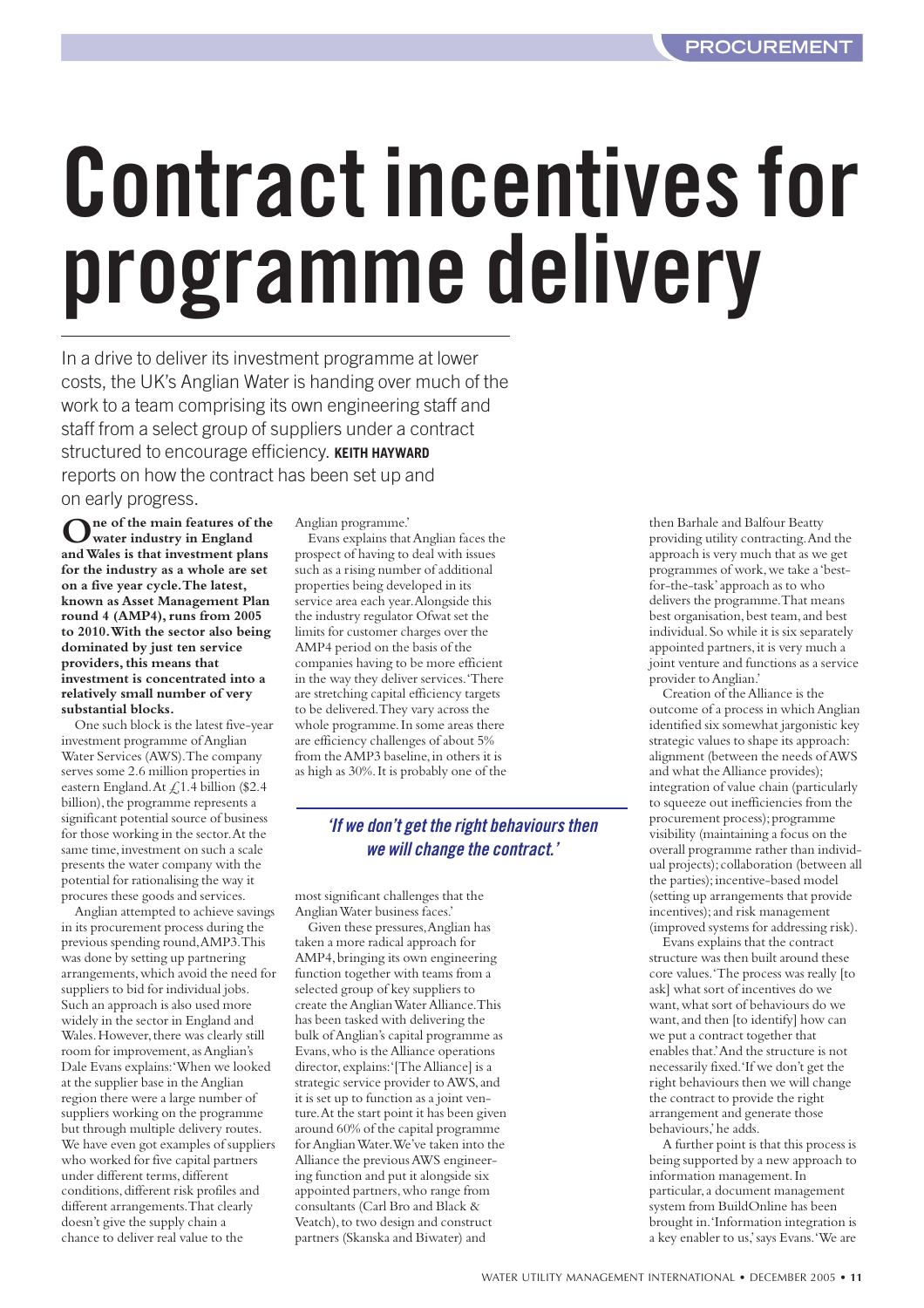looking for access real time.We are looking for a platform that makes all of that accessible to all parts of the supply chain – something that does that dynamically and proactively.'

The Alliance is governed by a board with representatives of each of the seven partners.A management team has been formed in the same way. Evans comments that the sub-programme teams are then 'genuinely formed on a best-for-the-task basis'. AWS issues a mandate for a programme of work.The Alliance then develops a solution and presents that back to AWS for approval.As part of this process,AWS sets target costs for the programme elements based on industry benchmarks.'The Alliance takes that knowing the target costs are fine,knowing there are no compensation events or variations against that target cost,and develops solutions accordingly,'explains Evans. Where a piece of work is delivered at below the target cost, half of the savings are allocated to a pooled programme fund.The remaining half is then split equally between AWS and the team responsible for that piece of work.Conversely,if a programme element is over budget, the additional costs are met from the pooled fund.'At any one time you could have one team on one programme contributing to the programme pool and another team on another programme funding their overexpenditure from that programme, so everybody's return is dependent on all of the other parts of the Alliance. That is what drives the collaborative behaviour we are looking for and that drives towards best practice,'says Evans.

The Alliance started on its work for AWS earlier this year.Some 350 employees of the Alliance partners have been brought together in a central office,and over 300 people have been trained on BuildOnline.The Alliance has so far been mandated  $\angle 350M$ (\$610M) of work to run until early 2008,£90M (\$160M) of which relates to 2005,and Evans hopes that by March next year it will have work mandated to run over three to four years.'We are in a key phase where we are now moving on a whole raft of projects from design out into delivery. That transition is taking place very quickly,and we have got solutions approved by AW,' explains Evans. While it is early days, he is confident the Alliance will deliver the desired efficiencies:'The early indications are that we are meeting the commercial challenge.That is evidenced by the costs we are putting forward, and there is quite significant evidence that we have reduced delivery times quite significantly through that completely integrated team approach.'●

## **Starting reforms**  to Finnish regulation

Municipal water and wastewater service providers in Finland face similar prospects for change to those working elsewhere. **PAUL GARRETT** looks at how these pressures may impact on regulation in the country and at how the industry views these prospects.

**One of the important features of the water sector in Finland – one that is also a characteristic of the sector in other countries around the world – is the degree of fragmentation that exists.The country has a population of a little over five million.This is currently served by 1500 water utilities across the country.Most of these are very small, together serving 25 per cent of the population.The next 200 large utilities serve another 25 per cent.A further 25 larger companies serve another 25 per cent, and then the five biggest utilities serve the remaining 25 per cent.**

Such fragmentation presents a potential driver for change, given the possibilities for savings from consolidation.Alongside this,water industries all over the world are to a greater or lesser extent facing up to the inevitability of change that comes with embracing a degree of private sector culture.While few countries would risk taking the option the UK took in 1989 of fully privatising their water industry,many do see a greater role for private sector investment.

Together these drivers for change present the need for regulation of the sector to change as well.In the case of Finland,such regulatory change is likely to be in the context of municipalities remaining the owners of water utilities while being one of several

agents of water regulation.At the same time they are likely to have a remit to allow public and private utility models to operate and make reasonable profits.

Water regulation in Finland covers the use of surface or groundwater, quality of drinking water,quality of wastewater, quality of service, and the financing of the water industry.But although municipalities have a central role,other agencies have an important role to play.

Regulation of the use of water and its abstraction rests with the three Environmental Permit Authorities. These agencies grant permission for the abstraction of groundwater over the amount of 250 cubic metres a day.They also grant permission for surface water abstraction where the use of water has the potential to cause harm to the environment.

Drinking water quality is regulated by the Ministry of Social Affairs and Health.It uses as its criteria for drinking water quality the parameters laid down in the EU Drinking Water Directive, and monitoring of tap water quality is supervised by local health authorities.

Management of wastewater quality, based on the Environment Protection Act, rests with three types of agencies. Large discharges of more than 4000 population equivalents (PE) are licensed and monitored by three Environmental Permit Authorities. Medium sized discharges of between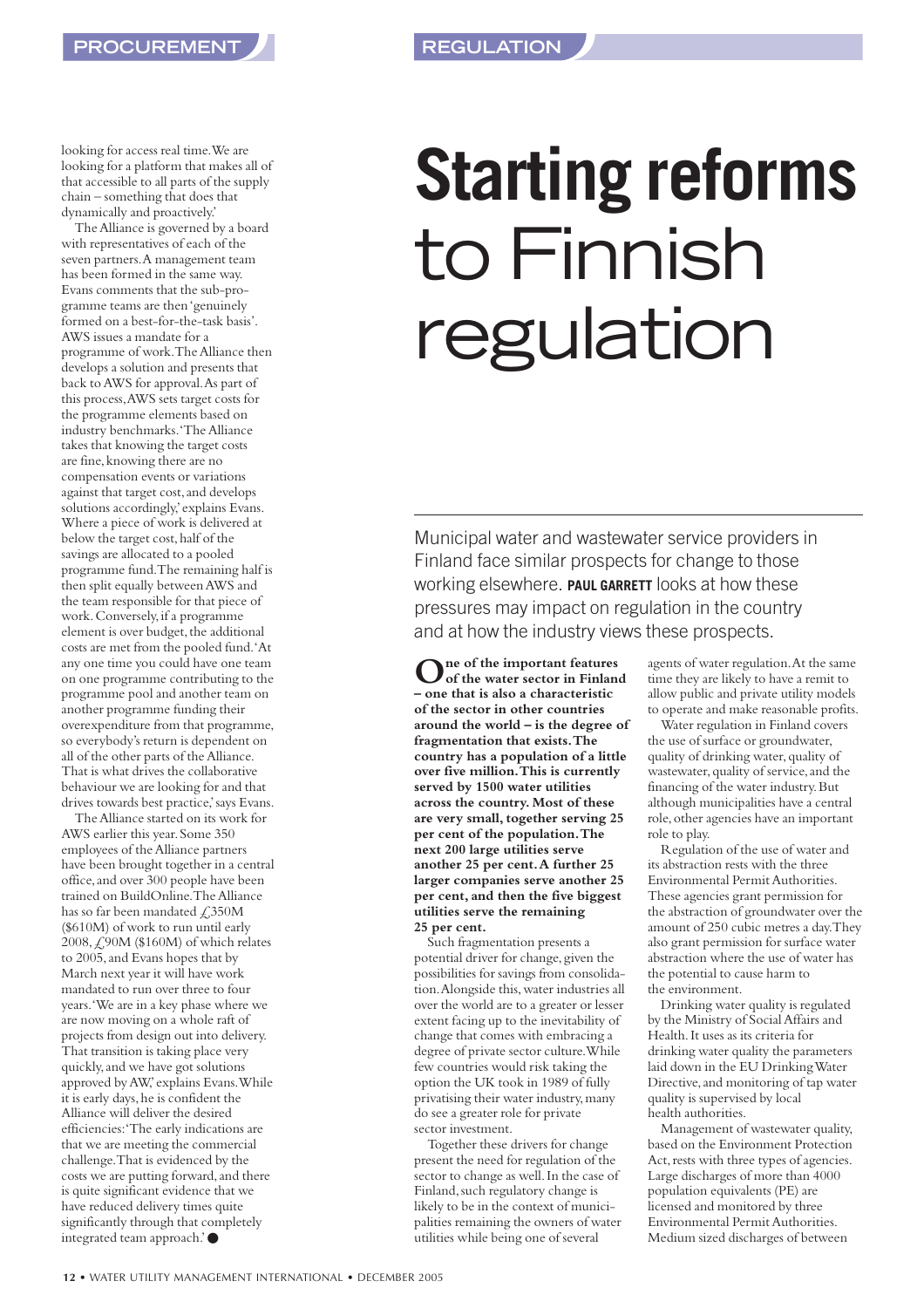100 and 4000 PE are regulated by 13 Regional Environment Centres.And small discharges of less than 100 PE are regulated by local environment authorities.

Relations between water utilities and customers are regulated by the Water and Waste Water Services Act. This is supported by additional competition and consumer legislation. Under the Act the municipality has the responsibility to ensure that water services are available.

Most water utilities in Finland are owned by municipalities,with the utilities having their operational area fixed by the municipality.They currently make up 90 per cent of Finland's water industry, but the number of joint companies embracing more than one municipality is increasing as the industry consolidates.Small companies owned by customers or co-operatives make up between 5 and 10 per cent of the sector.There are currently no private investor-owned water utilities. Full privatisation of water is not and has never been on the agenda in Finland.As for public-private partnerships, the only current long-term contract is a joint-company wastewater treatment plant owned 80 per cent by the private sector and 20 per cent by the municipality.Most of the effluent treated at the plant comes from one large dairy.

In terms of financing of Finland's water utilities, there is full cost recovery - all the costs of water services are covered by fees paid by customers. Water charges, which are decided by the utilities themselves, are divided into three component parts – connection fee,cubic metre fee and fixed fee,the cubic metre fee being the most important component. Owners of water utilities have the right to take 'a reasonable profit',and are only subjected to price controls when customers make a complaint. Utilities mostly support investment

#### **Water in Finland – some facts**

Finland, with a population of 5.2 million people and the seventh placed GDP out of the 15 old EU member states, has a water industry which supplies 350,000,000 cubic metres of water a year, representing an annual turnover of €900,000,000. Although there are more than 1500 water utilities operating in the country, the five biggest serve 25 per cent of the population.

Finland is a land of forests and lakes. Lakes cover 33,547 square kilometres of the country. While 60% of drinking water is drawn from groundwater, lakes are a significant source for abstraction. The Helsinki region uses water from lake Päijänne for drinking water purposes and Tampere draws water from lake Roine. Some smaller towns also use lakewater. Lakes are also an intrinsic part of Finland's hydro-electric generation industry. Important rivers include the Vuoksi, Kemi, Tornion and Kymi. The town of Turku uses riverwater from a small river, the Aura and the town Oulu draws from the river Oulu.

#### **The impact of European Directives**

According to the Ministry of Agriculture and Forestry, which is Finland's leading water resource authority as well as being responsible for the safety of the country's hydroelectric dams, 'European water Directives will have a significant impact on Finnish environmental legislation and the administration and management of water resources. The conditions up in the north (of Europe) differ in many ways from those in Southern Europe. Thus the implementation (of Directives) in an appropriate way under Finnish conditions and legislation is a major challenge.'

In the context of compliance with European Directives the Ministry also identifies priorities for water policy as 'the development of the water supply network in small communities and sparsely populated rural areas, flood prevention, and the regulation of waters and management of man made waters' in conjunction with the hydro-electric power sector.

The Ministry is also 'actively involved in international water policy and co-operation. Finland is engaged in regular and development co-operation concerning frontier waters with neighbouring countries (Sweden, Norway and Russia), based on treaties signed between states'. Finland also participates in regular discussions with fellow members of the Council of the Baltic States with regard to wastewater discharges into the Gulf of Bothnia and Baltic Sea.

themselves,with only 5-7 per cent of investment coming from state funds.

Every customer in Finland has a contract with its water utility.The terms of these, covering delivery and tariffs,are drawn up by the Finnish Water and Waste Water Works Association (FIWA), which represents the industry,in co-operation with the municipal association and the Finnish Consumer Agency.These contracts are supervised by consumer authorities and competition authorities.Operational supervision comes from municipal environment authorities and regional environment agencies.

FIWA's policy on water liberalisation is unlike that seen in,for example,the UK.It sees water services as a natural monopoly,but also favours the municipal,local nature of water utilities. Having said that, FIWA supports the consolidation of water utilities through the merging of municipal utilities to form regional utilities owned by a number of

municipalities.In this its consolidation policy is not unlike that currently taking place in The Netherlands.

But FIWA says that,while it 'accepts customer-owned companies and co-operatives'and accepts 'reasonable profit', it is 'worried about privatisation', although some sort of public-private partnership 'is a possibility'in the future.

So the current picture of water in Finland is one of fragmentation with the promise of consolidation. Furthermore, only with the advent of consolidation among the mostly municipally-owned utilities is there now any prospect of a more joined-up regulatory model.

As the water industry consolidates so Finland may consider consolidation of the regulatory structure to match.One suggestion is to subsume the economic regulation of water services into the

current Energy Market Authority, which already regulates the energy sector, to form a Utility Market Authority.Another option is to establish a National Water Regulatory Board,and a third is to strengthen the regulatory remit of the municipalities.

The Finnish Competition Authority for its part does not see any need to tighten the current regulatory structure unless water privatisation happens, meaning this does not look likely in the short or medium term.

Also there is no economic need to privatise water in Finland as there was in the UK in the 1980s, and no obvious sign of underinvestment.Potential threats to the water environment include municipal wastewater and effluent from the country's giant paper and pulp industry, but the water industry in Finland regards agriculture as being the biggest threat to water quality.Without a radical overhaul of ownership and structure, Finland may for now be content with minor adjustment of its regulatory system rather than a radical overhaul.

Rauno Piippo,FIWA's managing director, believes however that water regulation can evolve.'The possible future regulation of water by state authorities is still quite open,'he says. 'The state authorities are interested in developing the economic regulation of water further.I think they are waiting to see if Finland's water utilities themselves are able to create their own benchmarking for performance,and then after that decide what more the state authorities need to do in terms of regulation.

'I don't think the state wants an endorsement system for water fees – but it might want to influence price setting further,' he adds. But from a regulatory viewpoint it seems the watchword in Finland is very much evolution, not revolution. ●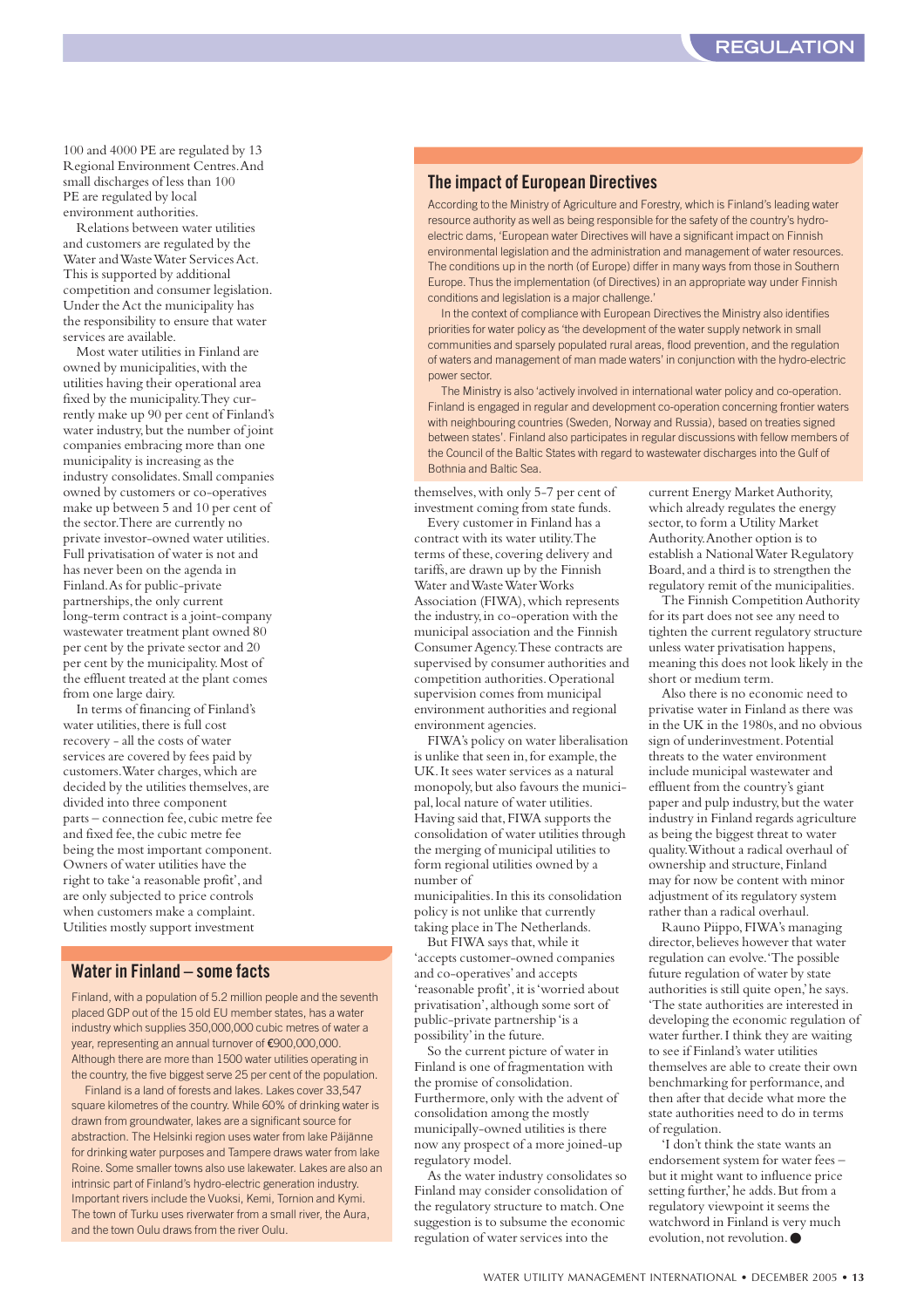## Nor Akunq – the utility pioneering Armenian water sector reform

Reforming any water utility can be a challenge, but this is particularly the case when the utility in question is acting as a focus for wider national reforms. Over the last six years, the new Armenian regional water utility Nor Akunq has been at the heart of reforms of the country's water sector. **STEPHANIE MEADE** reviews progress with a decentralised approach under which similar utilities are now being established in other regions.

**The reform of water utilities in transition countries is intricately linked to the larger process of sector reform. Institutions in the water sector mature together with the development of utilities. In Armenia, the creation and maturity of the regional water utility Nor Akunq (New Spring) has paralleled the development and depolitization of the water sector in a symbiotic relationship. The decentralization of the sector and establishment of an institutional framework paved the way for creation of the utility. Since its creation, the utility has driven sector reform and pioneered the tariff-setting process, culminating in a debate around the issue of affordability. This has placed the utility,and the institutional consultants contracted with the specific mandate of supporting its creation, at the forefront of Armenian water sector development, particularly in the process of tariff setting.**

#### **The need for sector reform**

Armenia,with a population of three million,was pushed into independence in 1991 with the dissolution of the Soviet Union.A severe economic crisis gripped Armenia in the years following the break-up and the early and mid 1990s saw high unemployment,

negative growth,and soaring inflation of nearly 2000%.The war with Azerbaijan to the east and the economic embargo with Turkey to the west compounded the crisis. Additionally,chronic energy shortages had a deep impact on all aspects of social and economic life, including the provision of water.

The macroeconomic situation began to improve in 1995.Armenia became part of an International Monetary Fund stabilization programme and the country received large amounts of foreign aid.In addition to bilateral and multilateral assistance, the six million Armenians living in the Diaspora contribute generously to economic and social development.GDP grew to US\$3.5 billion in 2004,up from US\$1.3 billion in 1994.The positive growth enabled the government to reduce the large budget deficit from 51.9% to 2.6% (as a percentage of GDP). However, despite improvements, poverty is widespread, with 51% of the population living below the national poverty line (all statistics are from World Bank, www.worldbank.org).

While about 95% of the population in Armenia is connected to centralized water supply,water is supplied mainly on a scheduled basis,averaging between two and eight hours per day. Only 13-15% of Armenian households enjoyed 24 hour water service in 2002. Outside the capital,water service

provision was especially poor,sometimes with days without water.Cases of cholera were also appearing from contaminated supply.Only about 40-60% are connected to centralized wastewater services (statistics relating to water supply and wastewater are from OECD,www.oecd.org/ dataoecd/28/22/34650614.pdf).The centralized Armenian Water and Sewerage Enterprise (AWSE) that owned and operated the majority of the utilities across Armenia failed to provide adequate levels of service, and the infrastructure for water was deteriorated.AWSE was not a reliable foundation for a new regional utility as it was poorly managed, provided inadequate supply quality and quantity,and operated with a permanent deficit.Sector restructuring was critical.

#### **A decentralized approach**

The German Development Bank, Kreditanstalt für Wiederaufbau (KfW), became involved in the development of the Armenian water sector in 1998 and encouraged the concept of decentralization (the World Bank and KfW are the two major donors in the water sector.The World Bank supports the reform of water supply and wastewater services in Yerevan). Together with the Armenian government,it initiated a pilot water and sanitation project in the Armavir region,50 km outside the capital.The regional utility was based on the decentralization concept,where the responsibility for operation of water and wastewater services would be transferred to the level of local selfadministration,which was a new concept in Armenia following the previously centralized public service structure of the Soviet Union. Decentralization gives the municipalities greater responsibility over water supply and prevents the national government from brandishing too much influence.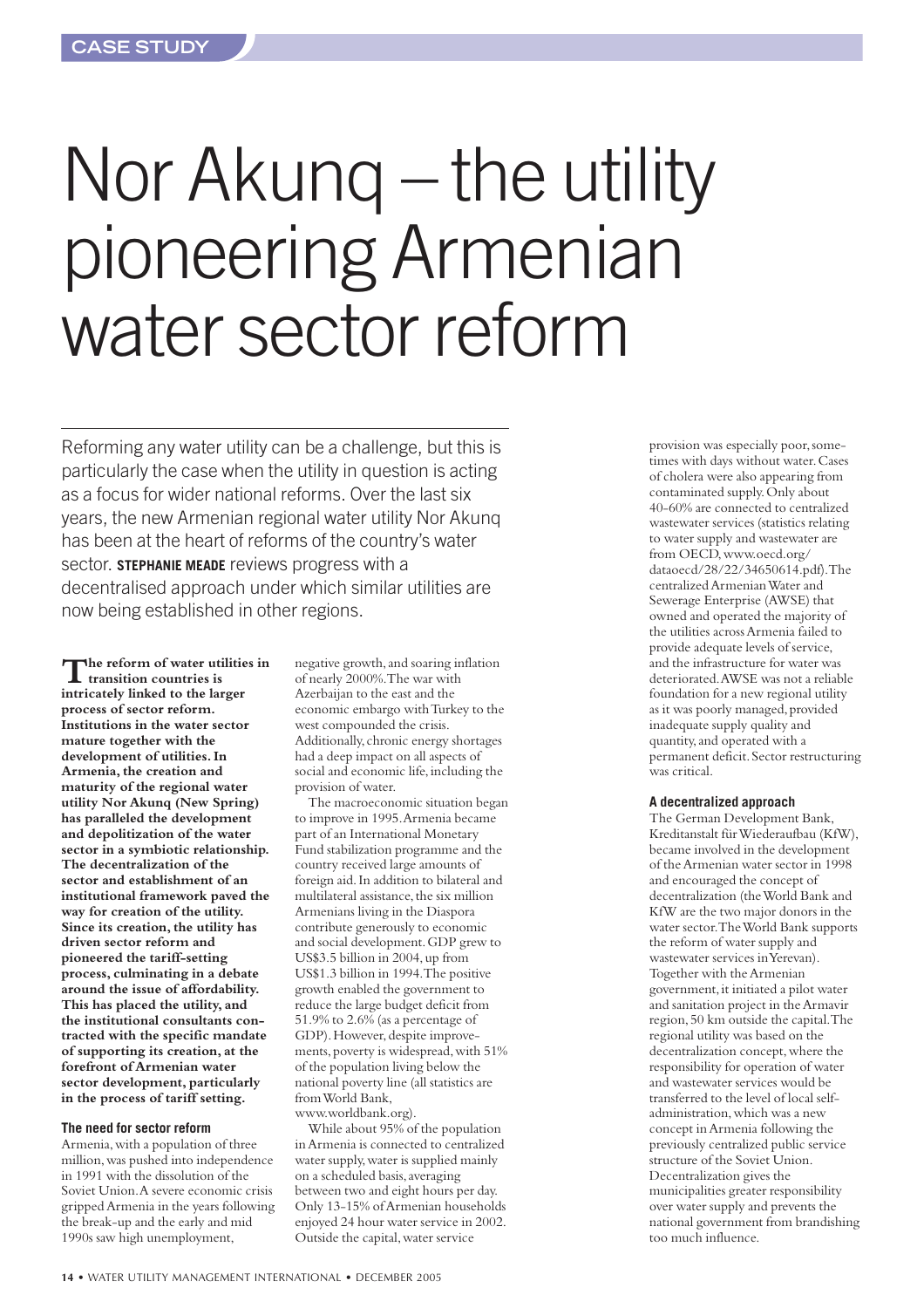

The goal of the project was to create a sustainable utility, providing customers with a clean water supply 24 hours a day.The project was set up based on the understanding that it would be embedded in major sector reform.However what proved interesting is how much the utility guided the pace and structure of reforms.The institutional framework for water and wastewater was weak or non-existent and there was no basis for good governance in Armenia. Characteristic of highly centralized regimes of transition countries, decision-making in Armenia was the domain of the national government, and the municipalities had little influence. From its creation, Nor Akunq challenged this traditional structure.

Nor Akunq was founded in June 2000, with twelve regional municipalities and the national government contributing AMD 10 million (approximately  $\check{US}$  \$19,000) in foundation capital.The municipalities controlled  $66\%$  of the shares, and the national government 34%.It was foreseen that as the financial situation and capacity of the municipalities grew, they would come to take over all shares.An international general director was selected to manage the utility during the initial project phase, as investment measures were undertaken,in order to build local capacity and minimize political influence and corruption until the utility attained sufficient capacity for a local general director.

The creation of a decentralized utility only became possible with the establishment of clear institutions in the water sector.Under structural adjustment measures supported by the World Bank, political responsibility over the water sector became more formalized and in March 2001 the State Committee of Water System Economy (SCWE) was established. With the creation of the SCWE,

decision-making over the sector was centralized under one body,where previously it had been divided under three ministries, thereby eliminating inefficiency and contributing to sector development.The SCWE also became the institution with authority over all water supply and irrigation institutions, namely AWSE, representing the Armenian Government as shareholder of Nor Akunq.Following the creation of the SCWE,a new Water Code was adopted by the Armenian Parliament, which created the regulatory framework to govern the sector.

#### **Utility development and tariff setting**

To support the growth of the utility,an intensive capacity-building programme was undertaken to build local capacity in commercial and technical operation and management.The utility developed a company charter, organizational structure, balance sheet, chart of accounts,an innovative billing software, and an investment programme which included the installation of water meters in all households and businesses. Collection efficiency was quite low,at 30% initially,as a culture of payment did not exist.Improving collection efficiency became a major challenge in the development of the utility,which after three years improved to over 80% in 2004 through persistent marketing efforts and disciplinary measures (legal proceedings) against customers who were reluctant to pay.

Tariffs in Armenia were traditionally set very low,following the Soviet model. As a result, service provision and maintenance of the water supply infrastructure was poor, and customers often used private sources to secure sufficient water supply.Arriving at economically viable tariffs that are affordable to customers was a complex and political process.The tariff must be set high enough to recover operational costs,without exceeding affordability and within the bounds of

#### **Picture credit: Sebastian Schienle, MACS.**

political popularity.

The tariff concept for Nor Akunq foresaw a step-wise increase in the tariff, in line with the investment programe from  $\text{\textsterling}0.17/m^3$  to  $\text{\textsterling}0.48/m^3$ (AMD 300/m3 ) by 2007.Tariff levels were the same both for households and industries, due to the low level of industries in the region,so cross-subsidization was not a consideration.Although the initial tariff of  $E$ 0.17/m<sup>3</sup> including tax, was far below cost coverage level, tariffs would increase on a yearly basis as the infrastructure for water supply improved, thus reducing water losses and bolstering revenue (see figure 1). Water losses were a huge revenue drain for the utility,as they were as high as 90%.The tariff concept would enable the company to recover costs and generate sufficient revenue to be sustainable in the future, while maintaining the bounds of affordability.The utility was not required to pay back investment costs,as the responsibility for this was assumed by the national government.

As Figure 1 illustrates, the tariffs of AMD 100 (€0.17) and AMD 150  $(E0.23)$ , are far below cost coverage levels.It is not until 2007,when the tariff is foreseen to rise to AMD 300  $(€0.48)$ , that the company begins to make a profit.

Shortly before the company was due to raise the tariff, the SCWE assigned a national body to govern the process of tariff-setting in the water sector. Previously, the Regulatory Commission for Natural Monopolies had only overseen the energy sector, but its authority was extended to the water sector as well.This was a huge step in the depolitization process as the Commission was designed as an body independent from government to oversee the tariff-setting process,as well as issue water use permits to noncompetitive water suppliers according to the provisions of the Water Code.

Nor Akunq was the first water utility in Armenia to apply to the Commission for a tariff increase.It pioneered the process,and drove the tariff discussion on a national level, grounding the increasing political debate in the socio-economic context. Although the Commission was designed as an independent body,in practice it was heavily influenced by political considerations, as Armenia is in a very early phase of depolitization.

#### **Affordability**

Affordability became the central argument around the tariff increase. The Commission argued the current tariff was not affordable, and any increase would be politically unpopular; therefore they sought an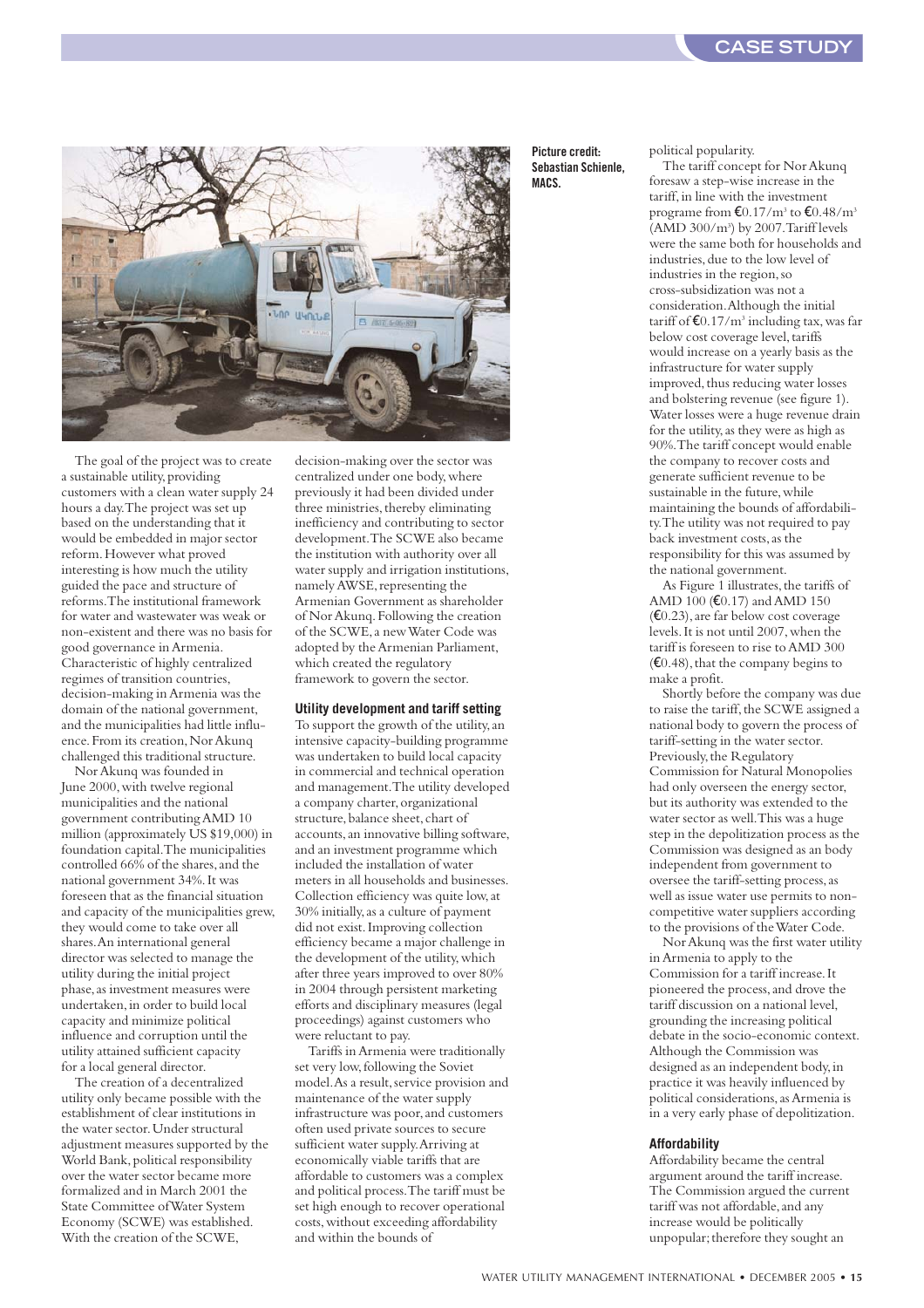#### **Macracroeconomic overview**

| Population:                                  | 3.0 mil |
|----------------------------------------------|---------|
| GDP growth (2004):                           | 10.1%   |
| Gross domestic investment / GDP (1993/2004): | $9.9\%$ |
| Export of goods and services / GDP (2004):   | 33.1%   |
| Aid per capita (current US\$ 2003):          | 81      |

even lower tariff than the current one. Cost coverage was not a central criterion for the Commission,whereas it was a necessity for the utility.Failure to increase the tariff would undermine the development and sustainability of the utility.The Commission was not governed by economic reason,making any discussion of a cash flow to prove the necessity for a tariff increase ineffective. Therefore, it was necessary to prove the affordability of the tariff, which was demonstrated through a household survey on affordability and income.

The survey revealed that customers would pay even more than current levels for good water supply and could also afford to do so.The average will3.0 million Gross domestic investment / GDP (1993/2004): 9.9% / 24.2%

the total expenditures were €75/month (less than total income reported as it is common for inhabitants to underreport income, making expenditures a far more reliable measure).Applying the 5% criteria to the Nor Akunq customers, customers would be capable of paying on average  $$3.69/month (2400 AMD)$  for water based on their expenditures.With the foreseen tariff of  $E(0.48/m^3)(300 \text{ AMD})$ by 2007,customers would not have to change consumption patterns to compensate for higher prices.They could even consume 1.4 m<sup>3</sup> more than they were currently consuming, up to 8m3 per month or 78 l/c/day.

The survey verified that customers were willing and capable of paying an

#### **Consumption and tariff**

Inhabitants per household: 3.2 Average household consumption: Current tariff levels: €0.17/m3 Anticipated tariff levels (2007): €0.48/m<sup>3</sup>

ingness to pay was €1.54 per household per month (1000 AMD) and 9% of customers were willing to pay more than this.The average bill per household at the time of the survey was €1.27/month (828 AMD). Furthermore, customers in the areas where water supply investments had already occurred and who receive between 18-24 hours of water service daily are more willing to pay more then those with less water. Also, customers report they consume on average 58 l/c/day,which equals 6.6 cubic meters per month per household.

International benchmarks estimate that the monthly cost of water should not exceed 5% of total household expenditures per month.On average

#### **Affordability**

Average price of water bill:  $\epsilon$ 1.27/month Willingness to pay:  $E1.54/m$  on the  $E1.54/m$  on the  $E1.54/m$  on the  $E1.54/m$  on the  $E1.54/m$  on the  $E1.54/m$  on the  $E1.54/m$  on the  $E1.54/m$  on the  $E1.54/m$  on the  $E1.54/m$  on the  $E1.54/m$  on the  $E1.54/m$  on the  $E1.54/m$  Capability to pay:  $\epsilon$ 3.69/month Average income: €54/month per household Average expenditures:  $€75/m$ onth per household 76% of respondents report they had enough money to pay their utility bill; 24% reported difficulty in paying the bill due to low income levels;

5% could not afford to pay their bill

6.6 m<sup>3</sup>/month

increased tariff for their water supply, proving that the issue of affordability was overstated by the Commission for political concerns.(Although it must be stated that indeed a group of poor who cannot afford to pay do exist,and this group must be targeted through state subsidies.) In the end, the tariff increase amounted to  $\text{\textsterling}0.23/m^3$  (AMD 150),a compromise between political and economic considerations.

As a result of the survey and the discussion process around the tariff, the Commission was pushed to create a methodology to support its tariff recommendations.The development of a tariff methodology was a positive step for sector development,as clear economic guidelines for determining

> **Figure 1 Cost recovery and tariff levels (AMD 650 equals** €**1)**



**Picture credit: Sebastian Schienle, MACS.**

tariff setting in the water sector were established for the first time.With the creation of the methodology, the Commission moved closer to having a sound economic rationale for tariff decisions.

#### **Conclusion**

Nor Akunq drove the sector discussion in Armenia.The elaboration of a tariff methodology and discussion of affordable and economically viable tariffs on a national level were a direct result of the process that the utility pushed through its own development. The survey results proved that the discussion around affordability of the tariff was exaggerated for political reasons,as customers were both willing to pay more than the current tariff and capable of paying much more.

Nor Akunq became an important model for water sector development in Armenia.It pioneered the process of establishing a regional water utility and KfW is currently following the lessons learned at Nor Akunq to establish two more regional utilities.The process of tariff setting was grounded in a sound methodology based on Nor Akunq experience in navigating the tariff increase. Today, Nor Akunq has developed into a functioning utility that supplies 15,000 households with local management and a staff of over 100.However,as the sector develops, the government's commitment to the decentralization concept remains questionable as it increased its shares in Nor Akunq to 51% from 34%, exhibiting more influence over utility development.This goes to show that water sector development in Armenia is still nascent and unpredictable. Communication and participation of all stakeholders are key elements to continue to drive the discussion forward. ●

**The author:**

**Stephanie Meade is with MACS Management & Consulting Services GmbH. E: stephanie.meade@macsonline.de**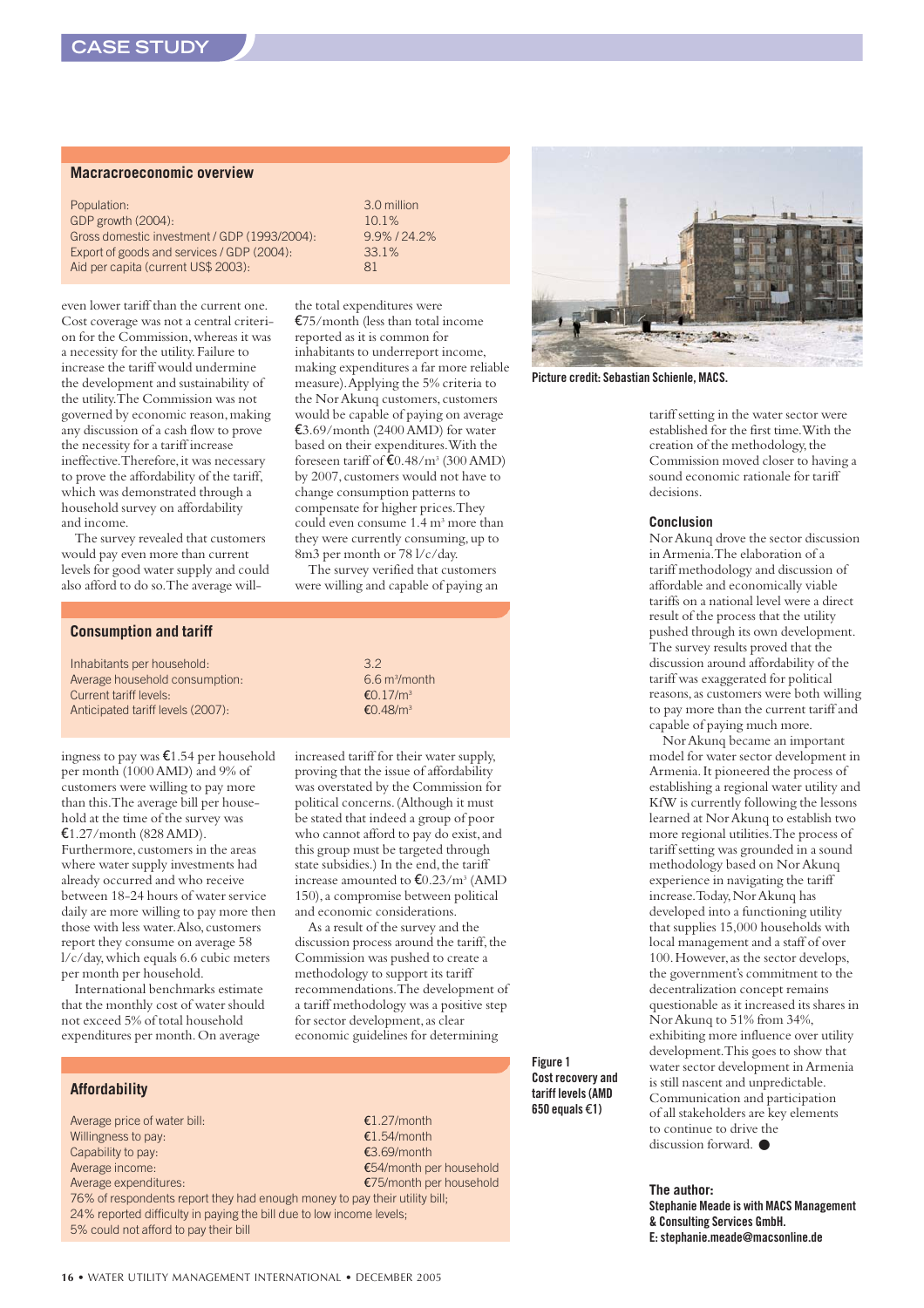## San Diego's IT key to cost savings

A distributed control system developed for the City of San Diego that has brought substantial cost savings from integrating operations and maintenance is starting to be used elsewhere. **LIS STEDMAN** reports.

It must be every utility's dream,<br>to be able to have a seamlessly**to be able to have a seamlesslyintegrated operations and management system that enables control of virtually every aspect of the entire workload and reduces costs at the same time.**

One solution that seems to be heading very much in that direction is Comnet – short for Central Operations Management Network.Developed in the US by consultancy MWH with the City of San Diego and now being put to use by MWH in the UK, the system 'provides true pin-point control, management of chemicals, strategic control and management of utility power and has resulted in more than \$52M of savings in under three years,' its creators say.

The savings relate to the first Comnet project,where the solution was devised in the mid-90s for the City of San Diego's wastewater utility.San Diego,sitting right on the Mexican border in the south of California,is one of the fastest growing cities in the US, blessed as it is with a perfect climate and excellent beaches.

Back in the mid-90s the city had a population of 1.9 million,a figure which the city council recognised would grow considerably.Serving this population at the time was one large wastewater facility processing 940MLD and spending \$84M each year on operational costs including labour, consumable chemicals and suchlike.

Bernard Gaus,who was project director on the Comnet project in San Diego,says:'After Comnet was complete, the city had four wastewater facilities – it added three new ones – that treated around 990MLD.Even with a 400% increase in its assets the operational budget is \$75M and staffing has gone from 333 to 315.'

Comnet is effectively a nerve centre for hundreds of square miles of pipes and facilities,all capable of being operated by a single individual from one site.It is essentially a giant communications networking programme that can be operated through electronics, ethernet, microwave or telewaves, highlighting potential wastewater facility problems, ensuring that there are no closures or stoppages.

Comnet allows seamless control and

monitoring of the facilities from any location – the main central control is known as ComC (Central Operations Management Centre),says Mr Gaus. Beside the usual monitoring and control systems, it takes on board security networks such as CCTV cameras and fire alarms,as well as handling document management, storing digital images of manuals and undertaking predictive maintenance procedures.It also acts as a central historical database enabling exhaustive trending and prediction, and provides a training simulator that can be used to get staff up to speed before they are put before a 'hot' keyboard on this powerful system.

Mr Gaus notes:'People are amazed that from one screen it is possible to look at processes, maintenance and security cameras.'Comnet is what is referred to in the US as a distributed control system, distinguished from SCADA as being effectively a connected system on one site rather than, as is common with SCADA, a system with many offsite components. So effectively Comnet is enabling a range of facilities some distance apart to be controlled as if they are one site.

'The owner wanted that,'Mr Gaus notes.'They knew they wanted to simplify operational costs and increase interchangeability of operators, so that there is a seamless transition from one plant to another, there is one look and feel.'

In this respect San Diego is unusual in that it has set out to create a uniform 'cookie cutter'look and feel to its works,using the same makes of equipment - from flow meters to fire systems - in each.This was possible because three of the works were completely new and designed for the system and the existing wastewater treatment works was radically refurbished and updated to come in line with the whole Comnet look and feel. 'It's one of those situations where you talk to a maintenance person and they say "how did they do that?",' says Mr Gaus.

Tendering for the Comnet project began in earnest in 1995,and by 2001 all of the plants were in operation.Over that six year period Comnet was phased in,with the first facility

operational in 1998 and the upgrade to the old works following the next year, followed by the two other new works. The system has recently been expanded by adding 90 offsite SCADA sites, mainly offsite sewer collection monitors that have been brought into the system using radio links.This is run on the system like any other data.

'The other unique thing is that the information is not locationdependent,'notes Mr Gaus.'It is person dependent.If I am the chief and I am in some far out facility, because of who I am I can go into the system and have full facilities available.The system knows what I want and pushes information and reports to me.'Push technology is becoming very much the 'must-have'thing of the information generation,anticipating the requirements of a fast-moving society.

Comnet has, naturally, sparked considerable interest.The project is ongoing and experts from over 30 countries have so far travelled to southern California to see the solution in action.The system has allowed the utility to create centrally-managed facilities that deliver state of the art water reclamation, biosolids production and co-generation at best cost.This is particularly important to San Diego,one of the US's most significant naval bases, which has a large proportion of retired military officers both in its city council and in the city itself,all conscious of the need to ensure costs are kept low.

The city of Detroit is also looking at the system, as its existing one is in need of change.The main difficulty for most utilities,Mr Gaus points out,is that they have a wide range of very disparate sites and management systems that are much harder to integrate in the way that San Diego did. However, that has not prevented interest in the system, particularly in the UK.

Based on this work,United Utilities and other water utilities in the UK are piloting Comnet for their own systems.It is currently being used by UU in the UK for its incineration facility at Shell Green, Runcorn. This involves controlling large numbers of facilities and components from pipelines to wastewater plants.

MWH principal engineer Phil Smith says that the Shell Green project proves that Comnet can be applied successfully to situations where the systems are not brand new or completely interchangeable, as in San Diego.

'Part of what we are doing is increasing the incinerator capacity so that United Utility can burn all of the sludge produced at Shell Green – at the moment a proportion of it is disposed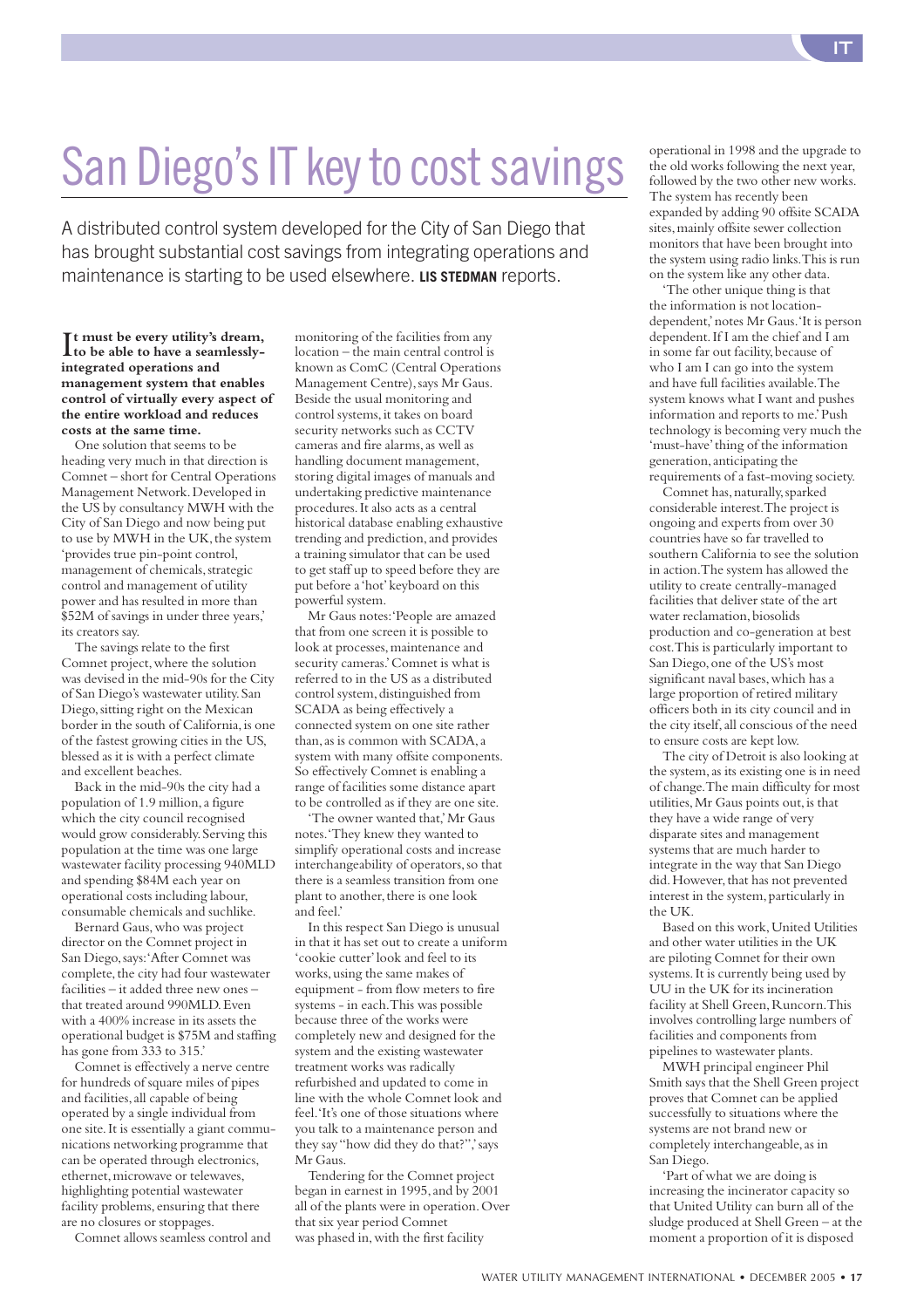of to land,'he says.

There are, of course, considerable differences between US water companies,which by-and-large have a restricted geographical focus,and a giant multi-utility like UU,which may have four thousand different systems in its area.'It provides opportunities, but it is very different,'adds Mr Smith.

Applying Comnet to Shell Green should give much greater control of the way the sludge comes in and is processed, the way chemicals are used and the way electricity is monitored and used.'Having all the consumables under automatic control is the way to achieve the best, finely tuned plant, rather than having one operator decide it should be one way and another say it should be done another way.'

On the operational side, installing Comnet will mean putting in more control systems so that the operations are as efficient as possible.MWH anticipates a basic  $\textcolor{red}{\mathcal{L}}$ ,500,000 (\$893,000) a year saving,which it is committed to.'We think there may be more savings, but until we do more trials it is difficult to guarantee,' Mr Smith says.

The pilot is in its sixth month and is due for completion in just over a year. The project is considered a 'proof of concept'pilot for the whole of UU, and if the work is a success – and it looks like it will be – it is likely that it will be extended to other facilities, though the future is not firmly established yet.Plants will have to be looked at on an individual basis to see whether there are efficiencies to be made.

Comnet may also allow some labour efficiencies,in that it may make it easier for operational staff to do some basic maintenance tasks and vice versa. In terms of maintenance,MWH is now working on an integrated O&M process that will focus maintenance more intelligently – ensuring work gets done when it needs to be done rather than on a particular date or on the basis of number of hours'use.

Mr Smith adds:'When you are talking about the size of equipment in facilities like this, the time spent on maintenance is a significant expense, as are the consumables.If things are done on a more analytical basis, that will help.At the same time you don't want to do anything that will decrease the life of the equipment or cause problems down the road.'

Other companies in the UK are interested in the concept he says, including Yorkshire Water,and MWH is considering hosting a 'round table' event to showcase Comnet to a number of companies.'Once a company figures out how to do things it is very applicable to other companies,'Mr Smith concludes. ●

## **The contract key to municipal PSP: lessons for improving private sector participation**

There is a wealth of advice available on how best to engage the private sector in water and wastewater services provision, covering what to include in a contract and the wider processes by which such contracts are developed and implemented. **KEITH HAYWARD** reviews some of the sources available.

**One of the important features of municipal water and wastewater services provision is that those served have no real choice over who their provider is. In essence water is a natural monopoly. But while this may be a constant, delivery of such services always needs to reflect the local context. So while water is a natural monopoly,no-one holds a monopoly view on how the service should be provided.**

This point applies generally, but it also applies to the more specific situation where municipalities turn to the private sector for the delivery of services.'All contracts are different, and all public-private contracts have to be designed to fit perfectly,'comments Gerard Payen, former senior executive vice president of Suez.

Payen does however provide a starting point for considering what constitutes a good private sector contract:'I think that the contract is good if the goal of the contract is clearly defined and both parties are willing to succeed.This is a good criterion. There is another one: the contract has to be fair.Fair means the rights and obligations of all parties have to be thoroughly thought about.I think that when those two conditions are met, most contracts deliver.'

The question then is how to move from such a general starting point to

specifics aimed at improving the content of private sector contracts and the processes by which they are developed and implemented.

There are any number of initiatives, formal and informal, to do just this. They include the influence international financing institutions such as the World Bank and the Asian Development Bank seek to exert.They include initiatives supported by donor countries such as Switzerland,which launched guidelines earlier this year. They include the private sector itself. And they include input from other influential actors, such as the Water and Sanitation Program and non-governmental organisations such as WaterAid.

This article explores some of the ways that engagement of the private sector can be improved, particularly with respect to the contracts involved. The term 'private sector participation' (PSP) is used in preference to 'privatisation'.The latter term is highly emotive.More importantly,it potentially creates confusion, suggesting an approach as seen in England and Wales in which the ownership of assets is in private hands – an approach that has not found favour around the world. PSP therefore better reflects the reality of how the private sector is being engaged.

This article also focuses on how best to engage the private sector if that is the chosen option.That 'if'– that PSP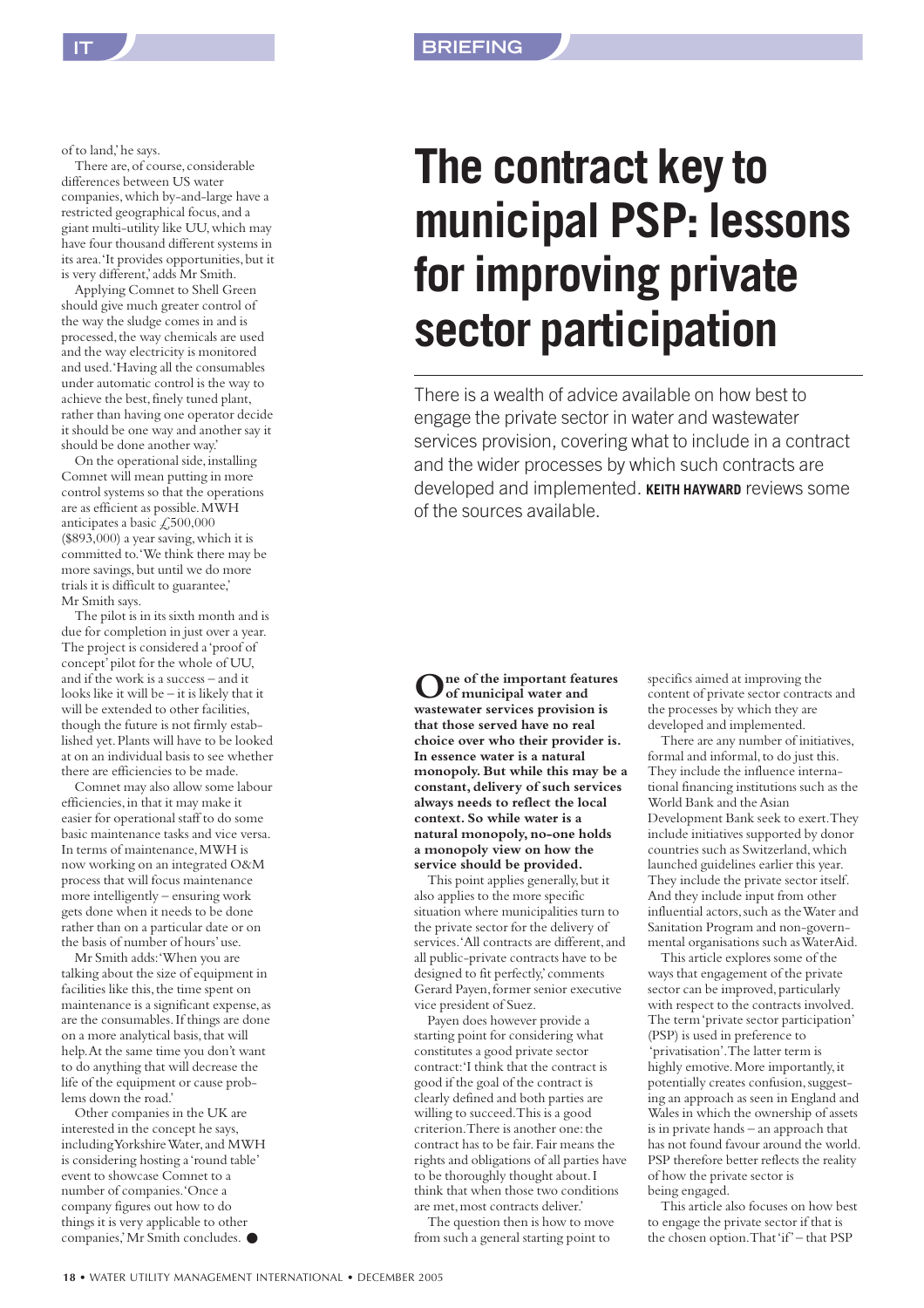is the chosen option – is of course a big 'if'. Just how and by whom that choice is made is important.To a greater or lesser extent, the choice is likely to have been made as the solution to a need for significant service improvements coupled with a need for investment. How that decision was reached can be controversial. In particular, there have been concerns about support from, for example,the World Bank being conditional upon a switch to the private sector.The general principle is that the decision to move to the private sector should be a decision made legitimately in the political arena.

#### **Contract constants**

Payen's current roles in the water sector include being a member of UN Secretary General Kofi Annan's advisory board on water and vicepresident of the International Water Association's Strategic Council.He is also the first president of AquaFed,an organisation set up to represent the interests of private sector water operators.'Water management is local and there are many differences.Having said that, managing water supply and sanitation services is a business for which the basics are the same everywhere.So,one goal of our federation is to identify the similarities between the water service providers in all countries.'

As a starting point on this,Payen points to a blueprint document produced by the Water Partnership Council,which operates very much in the developed country context (see box 'Risk allocation in the USA').'The blueprint of the Water Partnership Council is really an excellent document,'comments Payen.The council promotes PSPs in the United States, with its members including American Water, Veolia Water, United Water and Severn Trent Services.Part of its blueprint document sets out what the council believes to be some of the key contractual issues to be addressed.

Payen also notes that contracts have improved to some extent over the last decade or so.'I have the perception that those contract writers that have the experience of previous documents and that have experienced the field impact of what was written in the old contracts are now writing better documents,'he says,adding:'There is a progress,but not everywhere.'

Payen identifies a number of areas in which there have been improvements. 'Any party can fail or can be in a situation where it is impossible fulfil its own part of the contract and that was not really anticipated in some contracts ten years ago. For example, the fact that the public party [can fail to fulfil] was not so much anticipated, but there are some examples now. So, current

#### **Risk allocation in the USA**

The Water Partnership Council, which represents private sector operators in the USA, outlines some of the key contractual issues to be dealt with in its document 'Establishing public-private partnerships for water and wastewater systems – a blueprint for success'.

Contract issues covered in the document include performance criteria for measures such as quality of goods and services provided, safety, customer satisfaction, community relations, compliance, cost control, and adherence to schedule. Suggested questions to consider for establishing when the contract could be terminated include considering whether unsatisfactory performance on a single criterion for a single day could constitute sufficient cause, and considering how issues will be resolved if the private partner challenges a decision to terminate the contract

One of the key contract issues covered is risk allocation, and the document notes that contract terms and conditions based on a realistic assessment of risks provide added protection for both the public and private partner.

Risks typically assumed by the private partner are:

- the risk that the 'as-is' condition of the plant are adequate for meeting the contract obligations, but with risks resulting from prior latent defects customarily remaining with the public partner
- the risk of operating the plant in accordance with performance criteria and within design capability
- the risk of excessive asset deterioration, especially where preventive maintenance is stipulated
- the risk of exceeding budgeted costs
- the risk of not complying with environmental regulations

Risks typically retained by the private partner are:

- the risk that influent quality and quantity falls outside stipulated values
- the risk of seeking amendments to the contract
- risks arising from uncontrollable circumstances

#### Risks that are typically shared are:

- those relating to system repairs and replacements
- indemnification

contracts are anticipating such events more than before.'

Similarly,he points out that contracts can be written such that they anticipate a range of eventualities, but that it is nonetheless important to provide for unforeseeable events.'A good longterm PPP contract should anticipate events which are not foreseeable, whatever they are,'says Payen.'So you can define in your contract a list of events which you foresee and say what you will do in such cases, but in any case you have to know that some events are not foreseeable.'

This anticipation of future events, foreseeable or unforeseeable, is essentially an issue of how risk is managed under the contract.This is a theme picked up by Mark Lane, head of the water sector group at London-headquartered international law firm Pinsent Masons.In his opinion private sector operators now pay more attention to ensuring the risk profile of a project is right.'It's a question of really making sure that all the risks are covered – easy to say,but not necessarily so easy to do,'says Lane. 'That requires a pretty deep understanding of the country and the city that you are operating in.There's a certain kind of 'hard core'[of risks] that will go on in any project, but clearly there are some that will be very country or project specific.So it's a question of identifying those and then coming up with suitable wording that is

acceptable to both parties to cover that risk in a way that makes the project bankable.'

Even with such thorough planning, there is still a need to anticipate change.'The concept of how you manage change in a twenty five year concession contract is a huge issue and always will be,' says Lane, although he also notes there is a tendency towards considering shorter contracts as the initial approach to involving the private sector.In relation to the longer contracts,Lane comments:'You can be sure there is going to be a lot of change in that period that will affect the conduct of the matters that are the subjects of those bits of paper.How that is all dealt with in the contract is one of the biggest challenges of all – how to make the change clauses robust enough to withstand the tremendous pressures of the changes that will occur.'

Acting on this awareness, however, is less straightforward.'I think there has been an increase of understanding of the risk of change, but I am not sure the development of how to deal with that has improved really,' says Lane. But he adds that experience of recent years has highlighted the need for international contracts to include,for example, provisions relating to currency fluctuations.'Certainly all these contracts should have, if they are dealing with different currencies,a currency fluctuations clause and it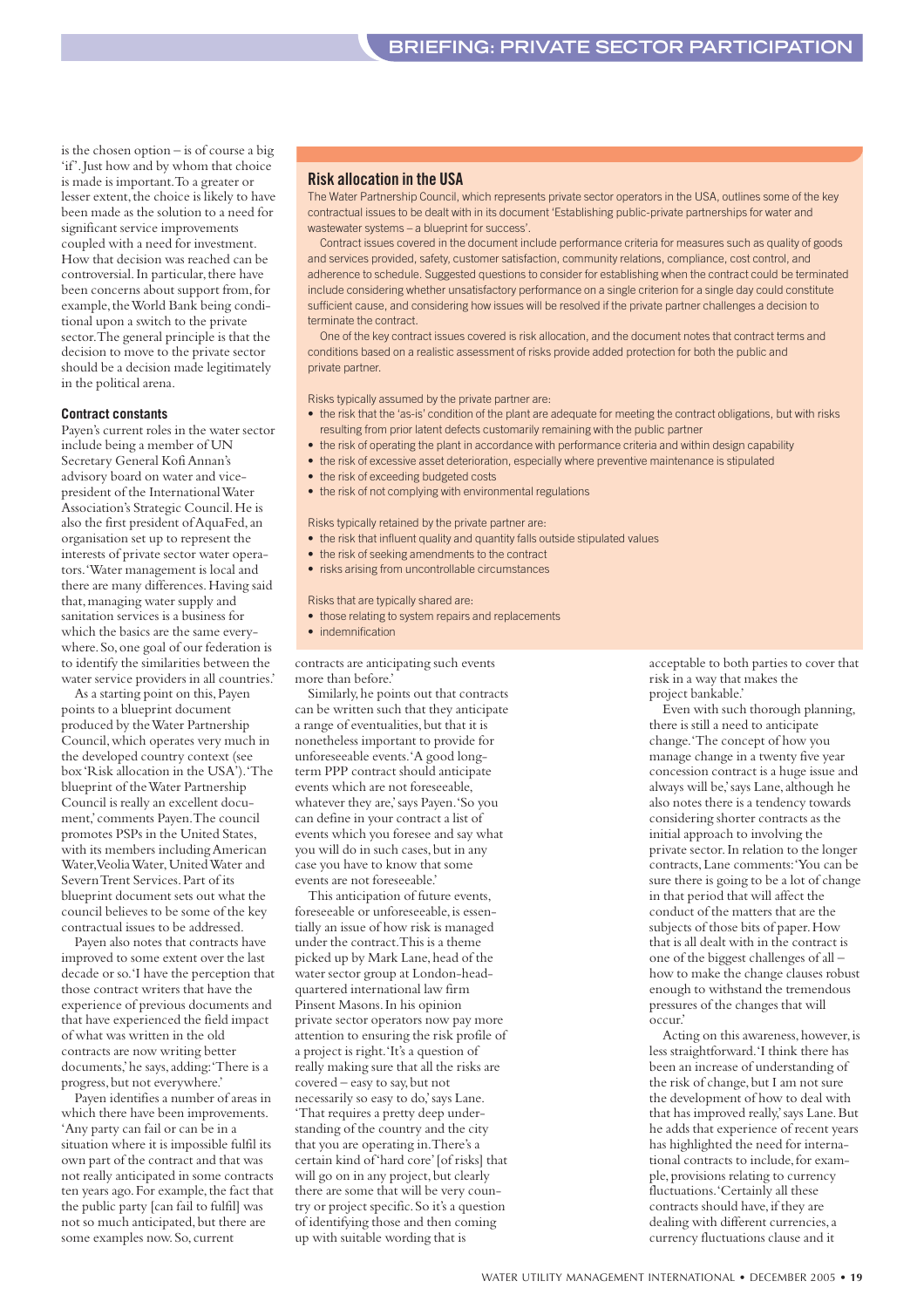needs to be very robust, as we have seen,'he adds.

Lane identifies another area in which problems may be encountered during the life of a contract: plant performance.'Another area where I think history has shown there is often a major problem is the specification of the technical performance of the plant,' he says. Furthermore, the plant performance aspect of contracts will, he says,always need to be adapted to local circumstances.For example,in the contracts for major private wastewater projects in Scotland payment is based partly on plant availability and partly on influent volume, meaning the payment mechanism is tied closely to the local circumstances.'That is

why you can only take so far the standardisation of these types of contracts,'he says.

#### **Wider reforms**

While there is scope for the content of contracts to be improved and aligned with what might be considered best practice,efforts to improve how PSPs operate have to look at the wider context in which contracts are prepared and implemented.This can be seen clearly in one of the major initiatives in this area, the ongoing Swiss initiative being supported by the Swiss Agency for Development and Cooperation, the Swiss State Secretariat for Economic Affairs (SECO),and Swiss Reinsurance

#### **Swiss support for PSPs**

The Swiss-backed initiative onPSPs (see www.partnershipsforwater.net) is based around ten key factors, which the initiative's 'implementation guidelines' seek to turn into tangible activities.

#### *Poverty responsiveness*

Bringing in the private sector does not inherently address poverty issues, meaning explicit measures are needed.

#### *Water resource protection*

The need to consider environmental protection, water resource management, and demand-side / supply-side service management.

#### *Power-balanced partnership*

The need to identify stakeholders and ensure cooperation between them.

#### *Shared incentives*

The need for financial non-financial incentives for contracting parties and stakeholders.

#### *Accountability*

The need to ensure policy and financial accountability across the range of responsible parties.

#### *Transparency*

A prerequisite for accountability, and key to countering corruption and bribery.

#### *Customer focus*

The vital role of the long-term support and acceptance of customers.

#### *Results orientation*

The need to define activities where possible using outputs and targets.

#### *Proactive risk management*

The central role of risk mitigation in helping achieve a sustainable service.

#### *Sound financing mechanisms*

Crucial for long-term operation, maintenance, replacement and extension.

Implementation guidance is provided right through from project planning to contract renewal, with intermediate phases including project design, procurement, and operation and monitoring of the contract. In each case, guidance is given for the main process and for the regulation process and for support processes.

The guidance also suggests who should be involved in each aspect. For example, one aspect of project preparation might be to review the current economic and organisational status, looking at what subsidies there are, the extent of cost recovery, and the financial viability of the operation. The guidelines suggest that local government takes a lead on this aspect, with possible actors being water utilities, financial experts and donors.

The document also includes the recommendation that PSP tenders cover:

- service area and scope of work
- levels of service
- tariffs
- commitment on staffing and salaries, etc.
- level of investment
- maintenance levels

Company.This initiative is based around two core documents released earlier this year – a 'policy principles' document, intended as a framework for discussion at the political level, and an 'implementation guidelines' document, intended as guidance to run right through from project preparation to contract renewal (see box 'Swiss support for PSPs').

'The basic approach is applicable to all countries,'notes Dieter Rothenberger,SECO's leader on the initiative.The whole initiative is based around ten key factors.The implementation guidelines are split into three parallel processes.At the core is the main contract process of preparation, planning, procurement, operation and monitoring,and renewal.Alongside this,guidance has been developed for the regulatory process and for support processes such as stakeholder cooperation and communication.'I think that with this kind of separation we made it very clear that these are additional processes which are of high relevance for the success of the whole implementation,'says Rothenberger. Contracts may include details of the part public authorities must play once a contract is in place, perhaps as a first level of regulation. But, says Rothenberger, often the authorities have not been clear on this.'PPP does not mean you get rid of all of that and everything has to be done by the private operator – there is still a strong role for the public authority,'he says.

Another source of comprehensive guidance on PSP is the World Bank. The bank launched its first toolkit on PSP in 1997, available online as three toolkits covering preparation, the bidding process and contract drafting. This toolkit has just been updated,as Tim Irwin,project manager at the bank for the work,explains:'The first toolkit gives and excellent account of the issues.It is still useful and will continue to be available after the new toolkit is published.Its main weakness now is that it doesn't reflect experience since the mid-1990s.'The new toolkit targets developing-country governments in the design of arrangements governing private participation and contains brief descriptions of 16 examples of private participation (see box 'Learning lessons from around the world').'It also treats certain topics more deeply than the first toolkit, including: affermages contracts; the tradeoffs between tariffs, subsidies and coverage targets; the analysis and allocation of risk;and consultation with stakeholders in the design of arrangements,'says Irwin.

Together these two initiatives provide would-be users of PSP contracts with a considerable body of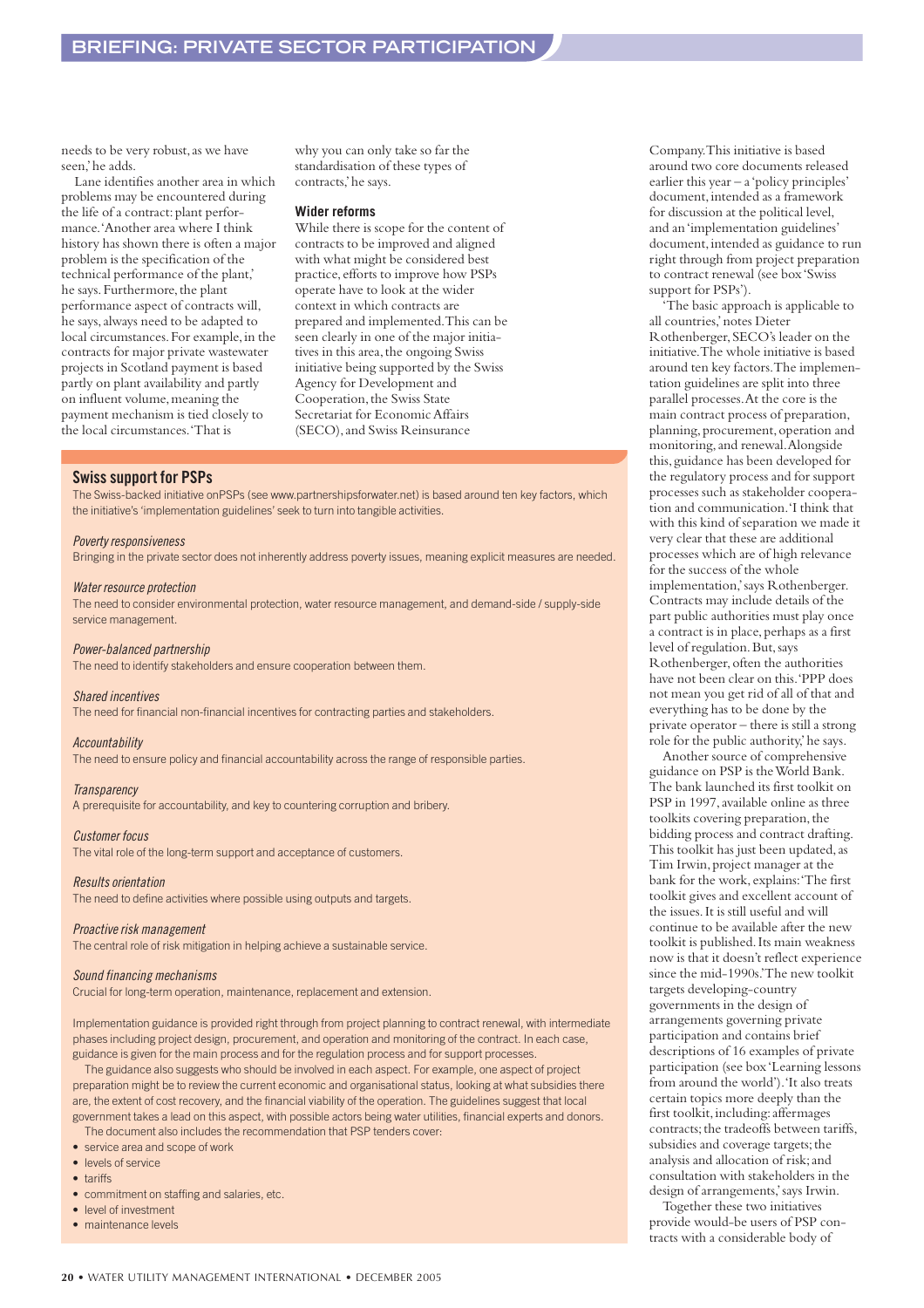information.Fortunate then that an effort has been made to align the outputs of the two.'Actually we have also been involved in the development of this World Bank toolkit,in order to make sure we are not having duplication of work,'says Rothenberger.He also feels that the World Bank toolkit focuses more on the political level, directed at governments or their advisors,while the Swiss outputs are intended more for those charged with actual implementation.

#### **Serving the poor – a key area for reform**

Probably the highest profile issue about which there are calls for improvements in PSPs is in the way in which contracts meet the needs of the poorest sections of the communities served. This was the subject of, for example,'New designs for water and sanitation transactions – making private sector participation work for the poor', produced by the Public-Private Infrastructure Advisory Facility (PPIAF) and the Water and Sanitation Program (WSP) (see box 'Meeting the needs of the poor').Also,the Swiss initiative puts forward, in its 'policy principles'document,poverty responsiveness as one of ten key factors for shaping private sector participation.

Meeting the needs of the poor is no simple matter.A contract that would otherwise not specifically take account of the poor cannot just be adjusted in this respect – the values and approaches involved go right to the heart of how a contract is set up. Indeed, the needs of the poor can only be met if wider supportive water sector reforms are also carried out within a country.The PPIAF / WSP report, for example, sets out 24 guiding principles for l egal reform.

At the level of contract design, the PPIAF / WSP report suggests eight guiding principles for the design of pro-poor contracts.The poor have a high interest in expansion of the service network.A guiding principle in this context is that the poor should be made profitable customers, by instituting a good tariff policy and potentially making bonus payments.Providers other than the main network provider also have a role to play, so these should not be excluded.There are also guiding principles in relation to the use of alternatives to conventional services. Here, for example, the operator should work to output rather than input standards,so that the operator is left to make decisions about how the service should be provided.

Consideration of the poor also runs throughout the contract process.For example, the 'implementation guidelines'of the Swiss initiative highlight

the need to identify the poor as part of the preparatory thinking on whether and how to embark on a contract to engage the private sector.Planning and designing a contract will then involve, for example,a decision on the geographical area to be covered. Procurement of a contract should including creation of explicit poverty incentives for the private operator.And ongoing operation of a contract should include conducting surveys to establish the effectiveness of subsidies in comparison to original expectations.

Contracts under which the private sector can be engaged in water and wastewater services provision can of course take many different forms, including the broad categories of management contracts,affermages arrangements and leases, right through to concession contracts.Each of these broad categories has its own characteristics,including the likelihood that there will be an incentive to address the needs of the poor.The PPIAF / WSP report notes that there will probably be

little incentive for management contracts to be pro-poor.In contrast, there are likely to be strong incentives in concession contracts.Whatever the contract type, the report identifies ways that contracts can be redesigned so as to better take account of the needs of the poor.In the case of management contracts, for example, network expansion can be made one of the performance indicators to which incentive payments for the private operator are linked.In concession contracts,one means of redesigning such contracts is that a tariff structure that gives the operator an incentive to connect more poor households should be used.

Such recommendations indicate that tariffs and subsidies clearly have an important part to play in ensuring contracts meet the needs of the poor, and the PPIAF / WSP report includes general recommendations with respect to these aspects. In particular, the report sets out five principles on tariff setting and subsidy delivery.The first of

#### **Learning lessons from around the world**

The World Bank, in its new publication, 'Approaches to private participation in water services – a toolkit', includes a review of 16 examples to provide lessons for PSPs:

Amman, Jordan Cartegena, Colombia Chaumont, France Cochabamba, Bolivia Cote d'Ivoire Gabon Gdansk, Poland La Paz and El Alto, Bolivia London and Thames Valley, UK Metro Manila, Philippines San Pedro Sula, Honduras Santiago, Chile Senegal Sofia, Bulgaria Tangiers, Morocco Trinidad and Tobago

The toolkit argues that the arrangement between the operator and contracting authority should contain mechanisms to promote effective working relationships and for the arrangement to evolve. This is more likely if:

- All stakeholders are consulted and consider the reform legitimate.
- Overall sector policy and structure are clear and sensible.
- Service improvement benefits customers, tariffs cover costs, and subsidies address pressing social concerns.
- Risks are allocated to the party best able to manage them.
- Rules and institutions are developed that allow the terms of the arrangement to change in response to unpre dictable circumstances in ways that are flexible but fair.
- The arrangement is embodied in clear and enforceable legal instruments.
- The government has selected a good operator.

While the advice in the toolkit is aimed at governments, it nonetheless has a bearing on how contracts will be put together. For example, it notes that changing circumstances over the life of a contract mean there may be the need for adjustments to the service standards, tariffs and arrangements for remunerating the operator. The toolkit warns that combining a mechanism for making these adjustments through negotiations between the operator and the public authority with a mechanism involving input by an independent regulator can create risks. 'If the independent regulator can effectively override the contract, the operator may be exposed to too much policy risk,' the toolkit notes. It suggests that a better approach if these mechanisms are to be blended is to make sure the independent regulator's decisions are governed by the contract and subject to arbitration and furthermore that contracts and arbitration are public.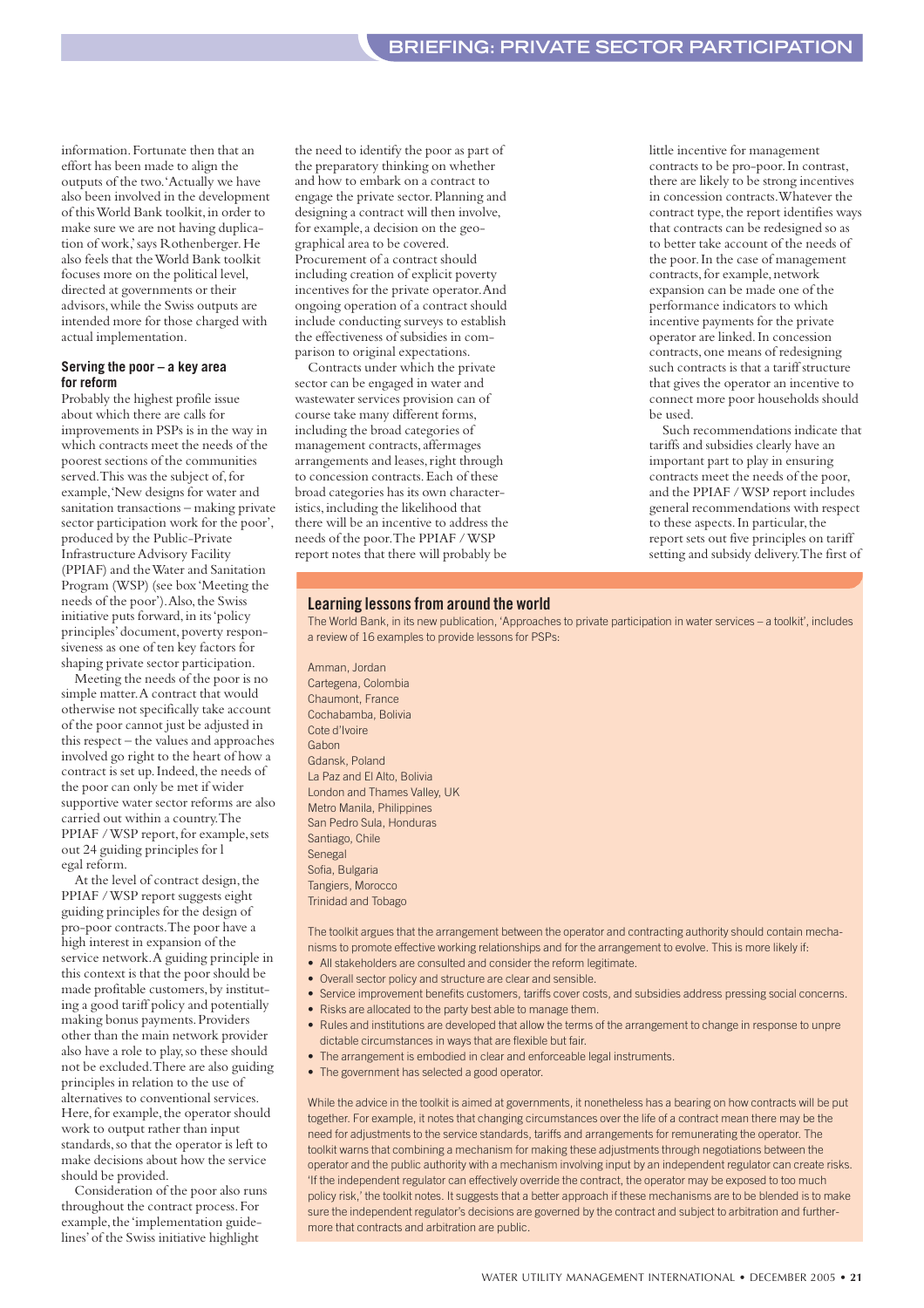these is that getting the tariff level and the tariff structure right helps all consumers,including the poor.The report notes that use of an increasing block tariff may be politically acceptable,but that use of a uniform volumetric charge has considerable merits from the perspective of the poor.The other principles are: subsidise access, not consumption;subsidy delivery mechanisms should be targeted, transparent and triggered by household indication of demand; there will possibly be a need for new information on the impact of proposed tariffs on poor households;and there will be a need for decisions to be made on how to incorporate social equity concerns into the tariff and subsidy modifications that will be needed over time.

The recommendation that access rather than consumption should be subsidised is backed up by the Swiss initiative, that states in its 'policy principles'document:'Tariff policies with subsidies are often proposed as pro-poor measures.But general tariff subsidies distort demand and usage patterns and very often fail to (exclusively) reach the poor.Subsidies financed from external sources (tax money,ODA) should be decoupled from the water charges and instead used for service expansion (making new connections).'

#### **Conclusions**

Where private sector contracts are used in the provision of water and wastewater services, they will always ultimately have to be adapted to local circumstances.In this sense the idea that no-one has a monopoly on the ideas as to how to implement such contracts holds true.Neither can many of the ideas be isolated by the public / private split:a great deal of the thinking in the documents emanating from the Swiss initiative, for example, would hold true as good advice for creating an effective public sector,and Dieter Rothenberger concedes that the documents could have been better presented as such.'We tried to make this point; maybe we should strengthen this a little bit more.It is of course guidance for PPP,but it can at the same time also be used for public utilities if they have a clear-cut task and a clear-cut body which is separate from the kind of national ministry of water, [that] type of thing.' But this need to always adapt to local circumstances can be seen as a constant and, once this need for diversity is accepted,it would appear that progress is being made in establishing common thinking about how to approach private sector participation in the water sector.●

#### **Meeting the needs of the poor**

One of the biggest challenges for PSP contracts is how to ensure the needs of the poor are met. The Water and Sanitation Program / PPIAF report 'New designs for water and sanitation transactions' provides eight guiding principles:

- Network expansion can be encouraged by all contract types, though high-autonomy ones such as concessions have an advantage in attracting large-scale private investment.
- Coverage targets can be designed to target the poor, but their efficacy in doing so is limited by the overall extent of expansion and the ability to identify and delineate poor areas.
- Making poor households profitable customers through good tariff policy and specific bonus payments will negate the need for coverage targets and result in the operator finding ways to attract them, such as providing credit.
- Exclusivity provisions that create barriers to alternative providers whose services are oriented toward the poor should be avoided. If some type of exclusivity is necessary, it should be restricted to network services.
- Coverage should be defined in a way that encourages operators to collaborate with alternative providers where they are able to provide similar services at lower cost.
- Standards are often an effective mechanism for bringing about improved service quality, but if badly designed can hinder network and off-network provision in poor areas.
- Input standards are warranted under certain contractual forms, but they stifle innovation; where possible, use output standards and leave to the operator decisions about means, materials and methods.
- While making standards as flexible as possible, it may be advisable to respect certain minimum standards regarding water quality, quantity, and, in piped systems, pressure and continuity.

The report also sets out five principles of tariff setting and subsidy delivery:

- Getting the tariff level and the tariff structure right helps all consumers, including the poor.
- Subsidize access, not consumption.
- Subsidy delivery mechanisms should be targeted, transparent and triggered by household indication of demand.
- New information is often required to evaluate whether a proposed tariff or subsidy will hurt or help poor households.
- Because tariffs and subsidies require modifications over time, decisions must be made about how social equity concerns will be incorporated in the tariff and subsidy revision process.

#### **Further information**

Policy principles – framework for sustainable partnerships Swiss Agency for Development and Cooperation, Swiss State Secretariat for Economic Affairs, and Swiss Reinsurance Company,2005 Available at:www.partnershipsforwater.net

Implementation guidelines – manual for sustainable municipal water services Swiss Agency for Development and Cooperation, Swiss State Secretariat for Economic Affairs, and Swiss Reinsurance Company,2005 Available at:www.partnershipsforwater.net

New designs for water and sanitation transactions – making private sector participation work for the poor.Clarissa Brocklehurst (Ed).Public-Private Infrastructure Advisory Facility (PPIAF) and the Water and Sanitation Program, May 2002. Available at:www.wsp.org/publications/global\_newdesigns.pdf

Establishing public-private partnerships for water and wastewater systems:a blueprint for success Water Partnership Council,2003

Available at:www.waterpartnership.org/handbook.htm

Toolkits for private participation in water and sanitation World Bank,1997 Available at:http://rru.worldbank.org/Toolkits/WaterSanitation/

Approaches to private participation in water services – a toolkit World Bank, in press

Homepage of AquaFed, the international federation of private water operators Visit:www.aquafed.org

Homepage of international law firm Pinsent Masons Visit:www.pinsentmasons.com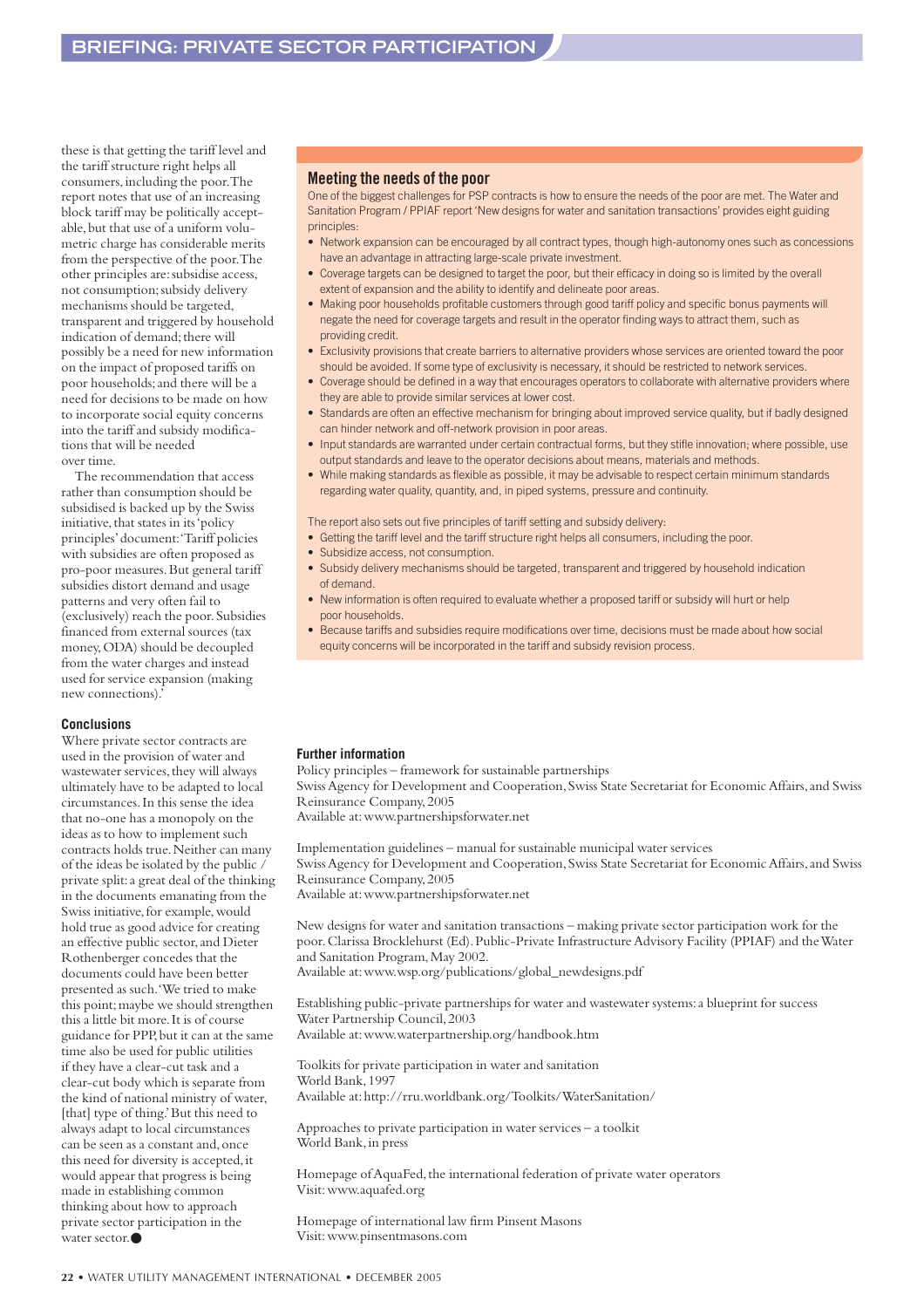# Scottish Water's public performance



As chairman of Scottish Water, **PROFESSOR ALAN ALEXANDER** has been a driving force in creating a public sector organisation able to meet private sector disciplines. **PAUL GARRETT** spoke with him.

**People often use the term 'the UK water industry', but in fact there is no such thing.The water industry in the United Kingdom is actually structured along four distinct models. England has ten private sector water and sewerage companies, and 13 water supply companies;Wales has one not-forprofit company limited by guarantee; Northern Ireland has the government-owned Water Service; and Scotland has a public corporation in the form of Scottish Water.Its chairman is Professor Alan Alexander.**

Scottish Water was the result of a three into one consolidation of the country's three water authorities in April 2002.These authorities had themselves been formed from a larger number of regional local authority organisations,so the Scottish Water story is about an industry born out of a process of consolidation.It is also a story,thanks to a history of being starved of investment in the public sector (while the privatised companies in England and Wales stormed ahead with huge investment programmes), of an industry having to play catch-up with the rest of Britain - and Europe.

Alexander,and his chief executive Jon Hargreaves, established from day one that if Scottish Water was to be a public corporation water in Scotland is

such a political issue it could never be cajoled into the private sector - then it could still be run as if it were more like its private sector brethren south of the border.And he cites the way the board was established as a marker for the way ahead.

'From the outset, the Scottish Ministers set out specifications for Scottish Water's non-executive directors,'he says.'We got people from Shell, Hoover, Scottish & Southern Energy, Citibank, Herriot Watt University - people with the right mix of competencies - and were able to pay them something approaching the going rate too.We were also able to recruit executives at above the usual public sector levels of compensation.'

So not only was the fledgling water corporation going to be regulated like the privatised English and Welsh industry,it would also be able to compete with them for the best talent. And that talent would be needed for the task ahead.

'When we came into existence in April 2002,Jon Hargreaves and I realised that we had a huge challenge facing us,'says Alexander.'We inherited a  $\text{\textsterling}2.3$  billion capital expenditure programme from the three water authorities,which the regulator wanted trimmed back to  $\angle$  1.8 billion while delivering exactly the same outputs,and an organisation with three different cultures - plus compliance levels with European Directives which lagged way behind those in England and Wales.We had to move fast.'

Alexander knew that he and his team had to change the local government culture that pervaded he organisation.'So we set up the Scottish Water Council to represent the workforce, both unionised and nonunionised, realising from the outset that the workforce had to be trusted and involved throughout the process of change that had to come.'

Alexander needed regulatory and ministerial support for the voluntary staff reduction programme that had to be applied to the overmanned corporation - and got it.

Indeed,without the recently created devolved Scottish Parliament, he